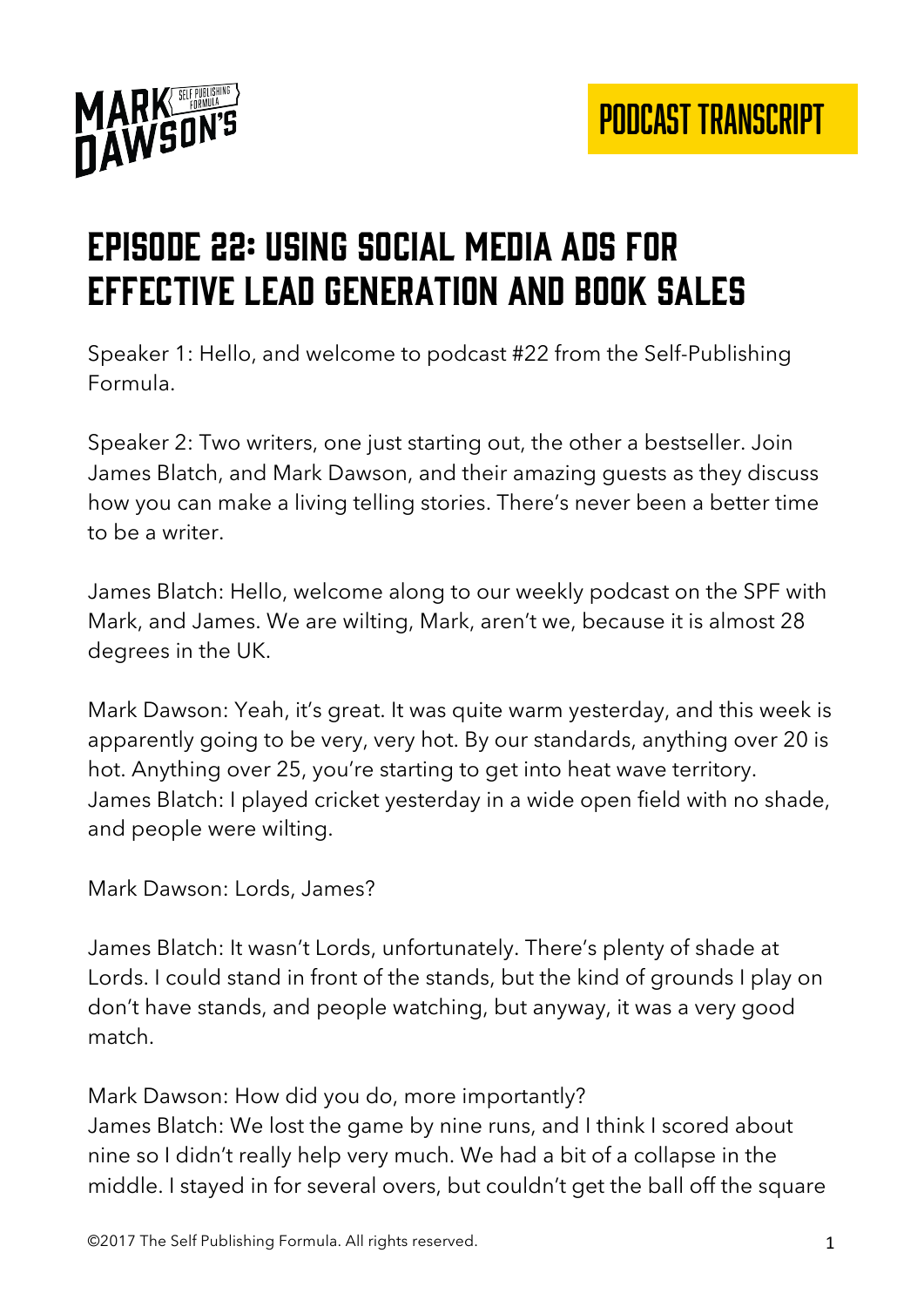

very easily, and then I was caught trying to push ahead. It's the story of my cricket life.

It's a heat wave in the UK, and when I say heatwave, it's just like normal sun for anybody else in the world, but it's enough for us. We have decided, we have a lot of interviews this year, and we are going to, from time to time, break away from that format, and talk a little bit in more detail something that's pertinent, and specific to authors, and we always want each podcast episode to be of value to authors. What we're doing today is we're going to talk specifically about paid advertising.

**Paid advertising is, without question, an essential part of the armory of a modern self-published author, who is trying to get on, and is trying to build a business.** You can't sit there. Unfortunately, the days of having your Facebook page, and your Twitter feed organically growing, and sharing, and getting you sales, and getting you signups to your mailing list are gone.

The platforms which we're going to talk about in more detail have made sure of that, because it's partly how they're operating now in the commercial sector. They all started off perhaps without adverts; Twitter, certainly, and Facebook, I think, introduced advertising several years into its life, but they are now very much focused on that as a business; but, don't despair, because it's something that can be used, and can be leveraged to your advantage.

This is about paid advertising, so if you're an author, you're sticking some dollars into advertising; where should those dollars go?

### **Where is the best bang for your buck? What should you be focusing on? What's hot, and what is not in this world?**

Mark Dawson: That pretty much sums it up. We're going to look at some of the ones that you'd expect; Facebook is the platform that I'm best known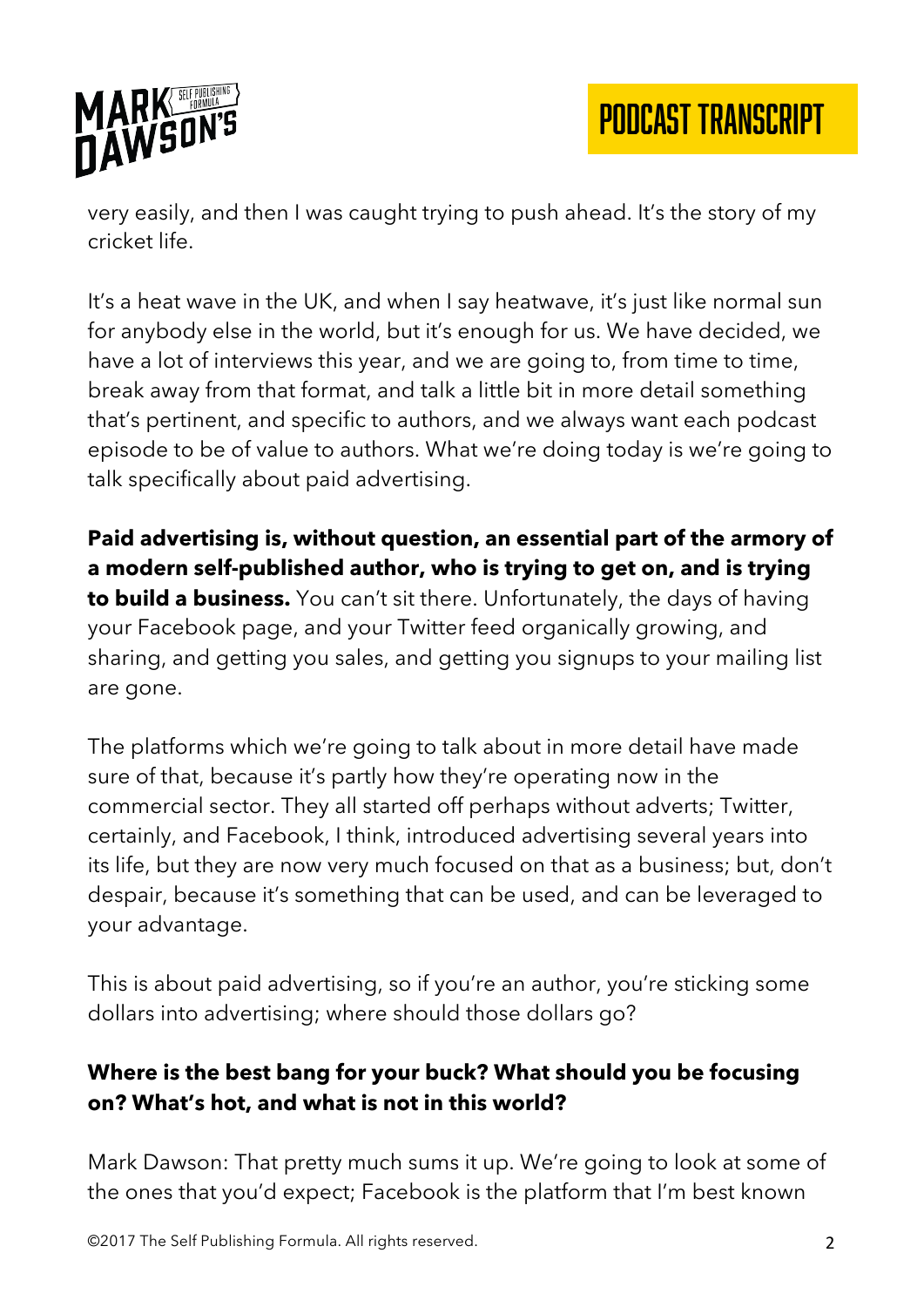

for. I've got a course on that. **We'll be completely frank, and open about what's working, what isn't working with Facebook right now. We'll also look at Twitter. And James will talk about YouTube**, because he is in the SPF lab at the moment doing lots of experiments on getting YouTube ads to work.

**I'll talk about BookBub ads**. I've had quite a lot of experience with those now, and we'll touch on other bits, and pieces like Instagram, Snapchat, Pinterest maybe, and anything else that comes to mind.

James Blatch: We should say this is not just the ramblings of two British men who are overheating in the sun. We have a community now of SPF authors, which runs into the thousands, and we have a lively discussion in social media, and other areas. We've had quite a few guys, and girls on over the time of the podcast. All of that is feeding into the state of play of where we are. This is, by the way something that we should do regularly, because it is a quite fast changing environment, and from time to time, we'll take some time out just to say the mechanics of where your money should be going; where is it working?

Okay, without further adieu, I think we'll press on. You mentioned, Mark, that you've created a course on Facebook ads, and some people may think, "Of course, you're going to recommend them, because you've got this course," but we should point out that is the other way around, in fact.

The reason you've done a course on Facebook ads is because you know that they work, and that they are really the backbone of your author career, and certainly hundreds, and hundreds of the people in the SPF community, I think, would agree with that.

Mark Dawson: Yeah, they are now. It wasn't always the case. I suppose I've been doing Facebook ads now for a couple of years, and was doing pretty well before I started to advertise, but **once I started getting into it**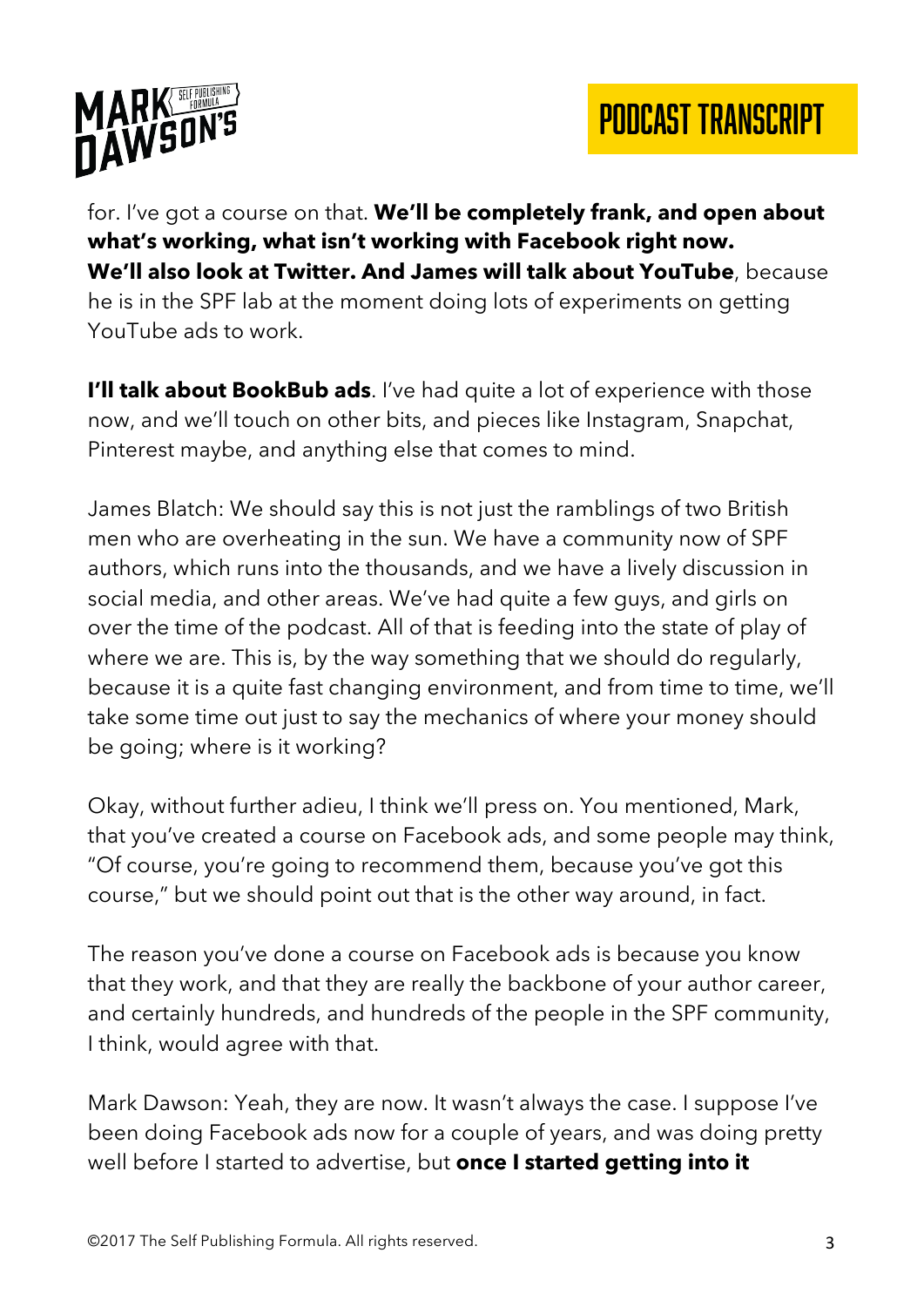

#### **properly, that was an accelerant for some fairly rapid growth from 2015 onwards.**

It is the platform I'm most familiar with. I still spend most of my advertising budget on Facebook, although I'm spreading things around a bit now, but it is the one that's been most effective, and it still works well.

James Blatch: Let's start with a major question. When a lot of people start moving into this area of marketing, and their own business, and their own books, they get a bit confused when we talk about social media, because everybody is familiar with their normal social media experience, which is not paid ads. It is what we would call organic social media, i.e. you have a page, you have a Twitter account, or Instagram account, whatever, and you can do your best everyday. I see authors, I follow quite a few online.

### **I see some of them work really hard at regular news, and trying to get shares, and likes, but why, Mark, is that not enough anymore?**

Mark Dawson: There's a few reasons. It still works, and it is important to have that in your arsenal, but **it doesn't really work; certainly not as well as it used to, because Facebook really curtailed what we'd call organic reach**.

Say you've got a Facebook page with 100 people on it. Two, or three years ago, if you did a normal update post saying, I don't know, that you've got a new book out for example, it might have got out to 50, or 60 of those people. If you do it today, it will get to one, or two maximum. The reach has been severely culled.

James Blatch: They've done that deliberately, right?

Mark Dawson: **They've done that deliberately, because they know that they've got a great platform with people who will react to those kinds of messages.** It's quite reasonable for Facebook to say, "If you want to do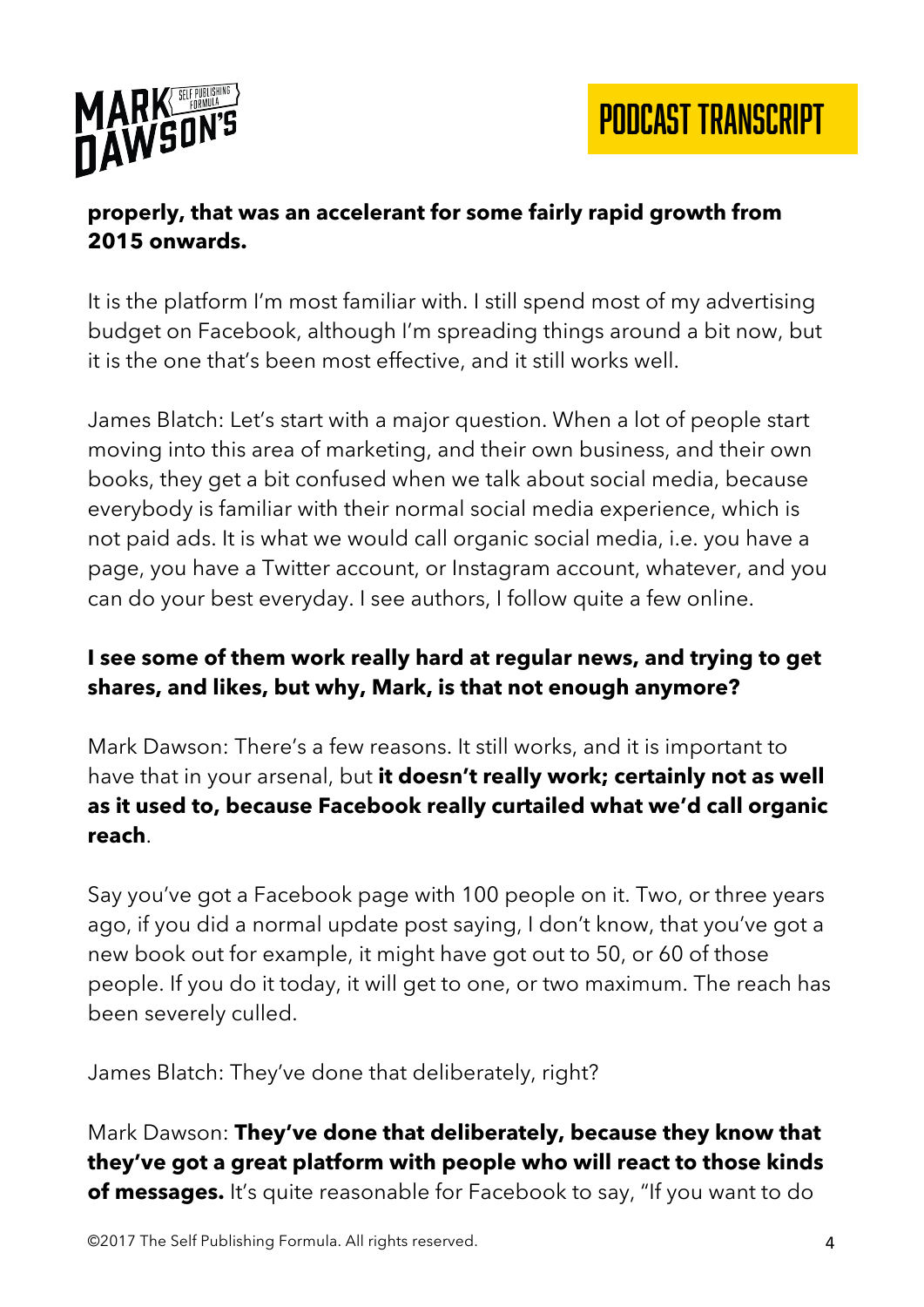

that, and take advantage of the platform that we've built, you're going to have to pay us for the privilege." That's what they've done.

They've curtailed organic reach, and they've opened up reach if you're prepared to pay for it. That's the equation you need to look at now when it comes to Facebook, and also when it comes, pretty much, to all platforms, certainly the ones that we're going to be talking about today.

James Blatch: The two sides of that; they've made tweaks to the news feed, and very complicated algorithms go into this, and it's the heart of the Facebook business. But partly what they must do, and they want to do is to make sure the news feed is a lively, and entertaining place for you, otherwise you're going to stop using Facebook. Partly, they're doing that, and they're working at who you like connecting with most often.

They're going to start prioritizing, and they've already done this, of course, of prioritizing those people. You'll be friends with some people, and very rarely see any of their news posts, because you haven't interacted with them in a long time. **If you go and seek them out, exchange a few likes here, and there, you'll suddenly find them popping up more commonly on your news feed.**

The flip side of that is that what they have made available in terms of the targeting on the paid advertising side is, well it's frankly phenomenal, isn't it? It's allowing that complexity to sit there on your desktop, and opens up to you to use.

What we're going to talk about now is how to use it.

Mark Dawson: **It's super powerful. There's so much you can do with Facebook ads.** It's raising the platform all the time.

**Video is big now. Lead generation is big. Canvas ads are getting quite big.** There's loads, and loads of different products that they're always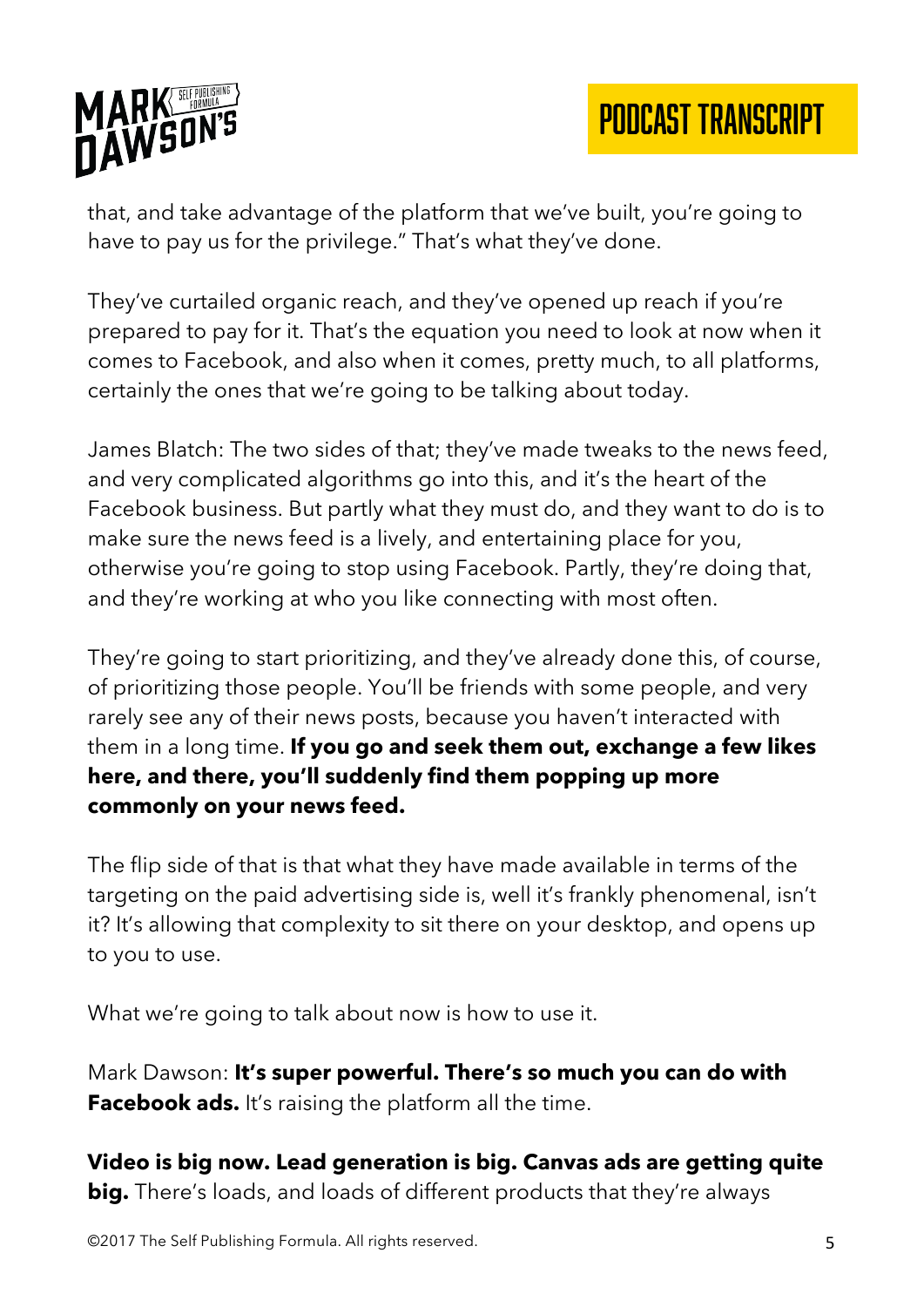

testing. It's quite a lot to keep on top of, but the benefits of being on top of it are pretty significant. It's certainly worth the effort in terms of time, and also in terms of the money you'll need to spend to play on the platform.

James Blatch: Okay, let's drill down to a little bit of detail now. You mentioned lead gen ads, and I suppose this is a good time to talk about **the two basic campaigns that most authors will run. One is to sell books, but the other is to build a mailing list.**

### **Is Facebook still good for both of those, the paid ads side?**

Mark Dawson: **Absolutely**. It's more competitive these days. You've got to be a bit smarter about how you do things, but I was going to give you quite a lot of numbers. Coincidentally, the reporting platform went down this morning, so I can't get all the information that I wanted.

**In terms of building a list, we'll look at lead generation**, because that's the new ad product that Facebook rolled out about six months ago, maybe a bit longer than that. It's a facility that enables you to collect someone's email address whilst they remain on Facebook, or Facebook to your platform where that transaction takes place. It's all on Facebook. It's two, or three clicks in total; very convenient, very smooth, and it's good for Facebook, because they don't lose traffic off their platform, and it's good for authors, because you don't lost people along the sign up progression.

The examples we can talk about; there's one for my own books. It's lead generation for my own mailing list. There's one for the Self-Publishing Formula mailing list, because we obviously run ads for that side of the business, too. **Let's look at the books first, because it's probably slightly more relevant for most authors listening.**

I've been running these ads as a video lead gen ads. It's me in a video talking about offering a couple of books to people if they sign up to my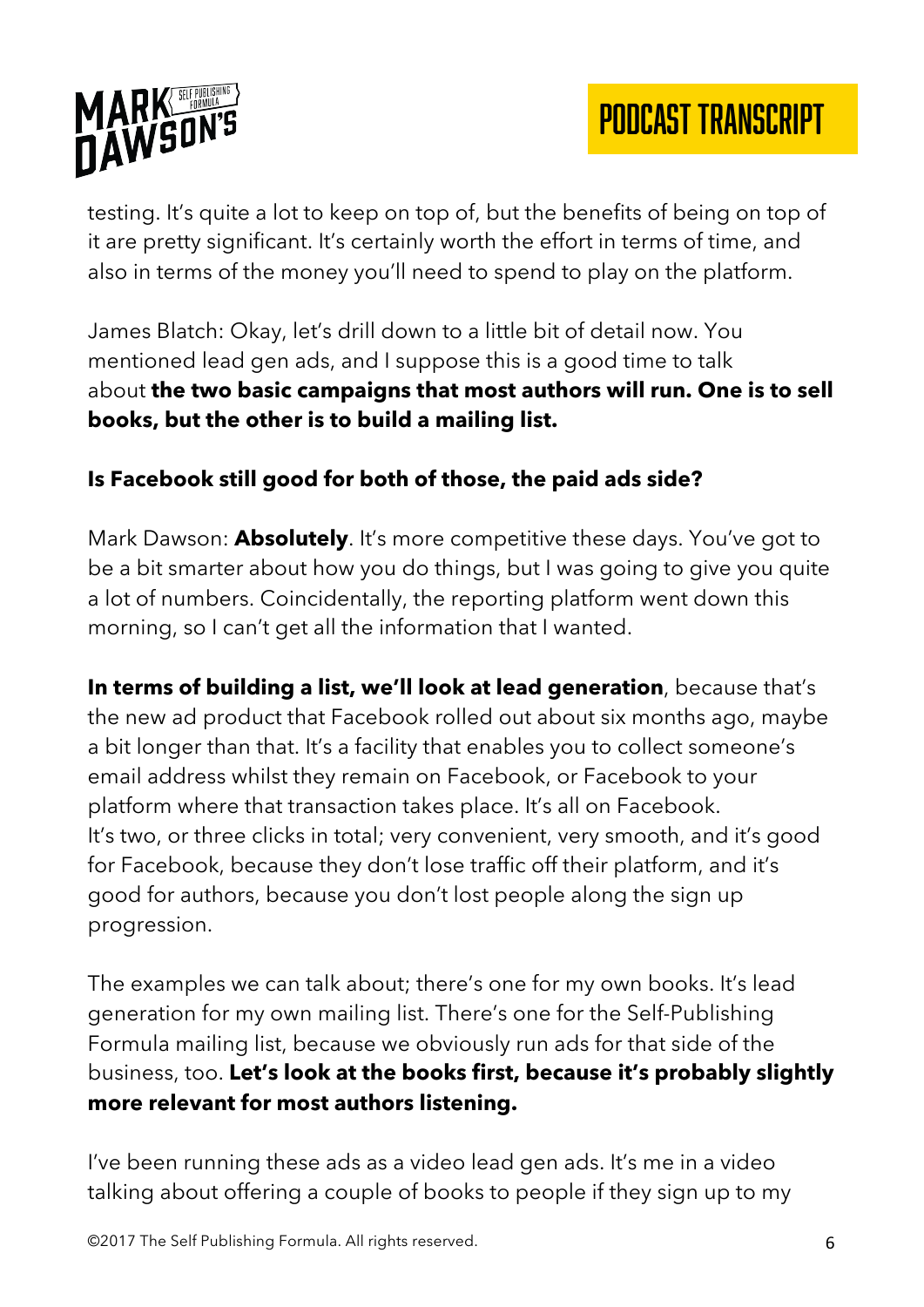

mailing list. Telling them what they can expect, what the books are like, the kind of characters, and series they're compared to; all that kind of stuff.

**I'm spending around \$75 dollars a day, and that's bringing in around about 93 subscribers every day**. That's what I call cost per acquisition, or cost per subscriber; 80 cents, but the wrinkle I have on that is that I send those people to what I call an up-sell page once they're subscribed. That gives them the chance to buy one of my book sets. I know they're interested in the series so it makes sense for me to offer them a book set to buy as well.

**When those sales, round about \$14, \$15 a day are factored into the equation, that brings the cost per acquisition down to 63 cents.** That is well within the tolerances of the campaigns that I run, getting people in at that kind of level.

### **James Blatch: We've mentioned this before, but one of the starting points is that you would know how much an email address is worth to your business?**

Mark Dawson: You can run some math, and as you know James, math is my strong point. **You can run some calculations that will work out what you think a subscriber will be worth to you** when you factor in how many launches you'll have each year, the percentage of your list that will react to an email saying you've got a launch, and you multiply that out by two, or three years, and you can get some rough ideas as to what those subscribers are worth to you.

63 cents per subscriber is well underneath what I'm prepared to pay a subscriber based on the experience I have of running launch campaigns to those kinds of lists for the best part of a couple of years. James Blatch: I want to unpack a couple of things that you mentioned going into that. First of all, you talked about a lead gen video. Not everyone's familiar with it.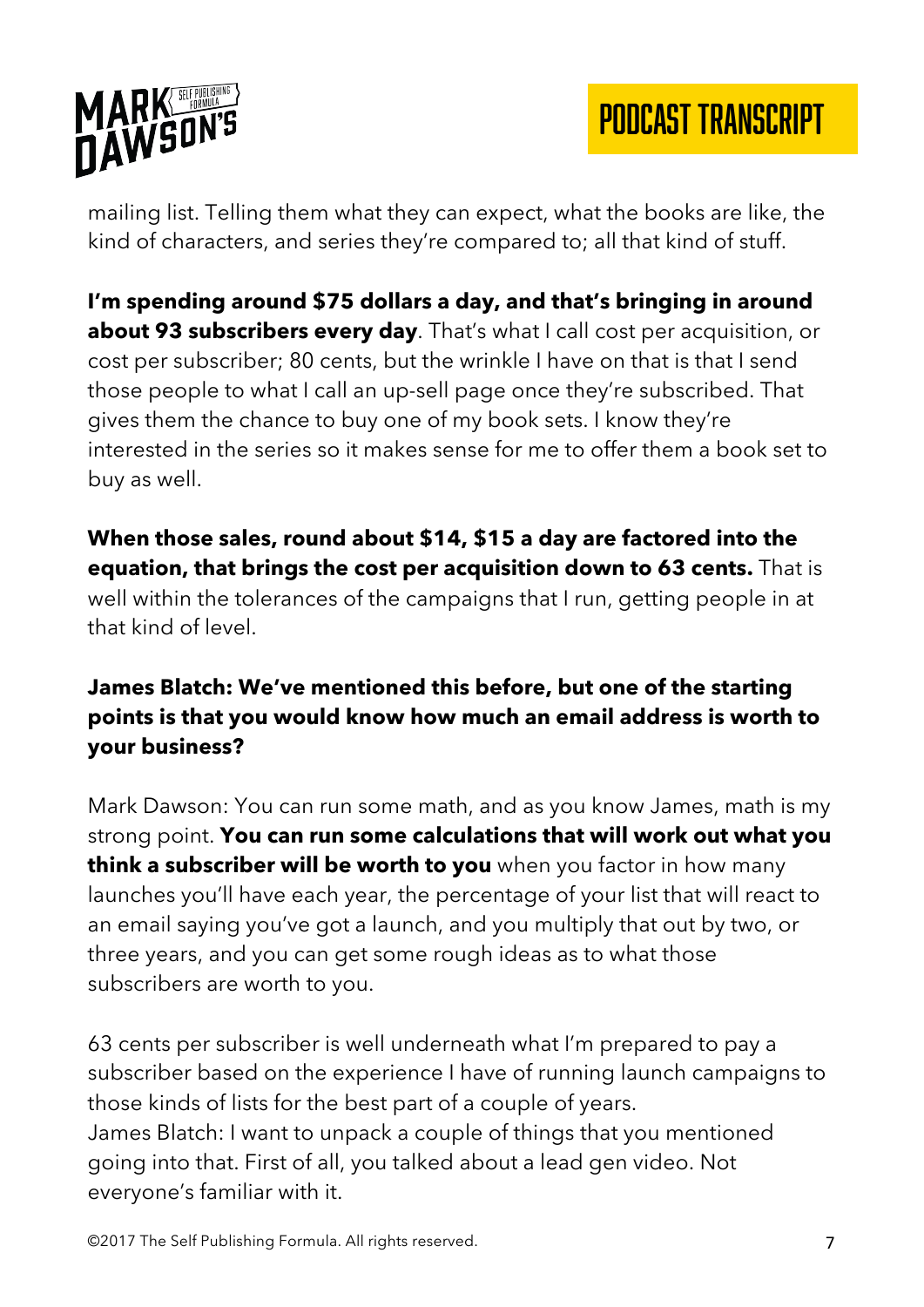

As I understand the concept; you used to have an ad, and you created a landing page separately for that: a nice, clean landing page so that people clicked on your advert, which said, "Grab a couple of free books from me," they went to your landing page, which had not much else on it apart from, "Tell me where to send the books," and you got their email address. Lead gen cuts out the landing page bit, right? You click on the lead gen, and Facebook automatically grabs their email address, and gives that to you without them having to go through the landing page step. Is that correct?

Mark Dawson: Pretty much. If you **imagine browsing on your phone, or your computer, or your tablet on Facebook, and you'll see in the feed a video will start playing automatically.** If you tap it, you'll hear the sound as well.

If you then tap the signup button, or you engage with the ad when the video stops playing, it will open up a pop up on Facebook that will say, "If you want to signup, and get these books, we'll pass your email address on to this advertiser. If you're okay with that, click yes."

Most people do, and that just means that the email address is available to me. I automate the collection of that email address with a piece of software called Zapier. There are other ways of doing that, and then that email address, and all the other ones that sign up are automatically put into a separate list in my Mailchimp account. Then everything is automated from that step. Once the ad runs, I don't need to do anything. It's all taken care of.

### **James Blatch: Have you switched over completely to lead gen, or are you still using the landing page?**

Mark Dawson: **Not completely, because I also run another campaign on Facebook**, and the objective for that is to get as many video views as possible, because **Facebook loves video right now**.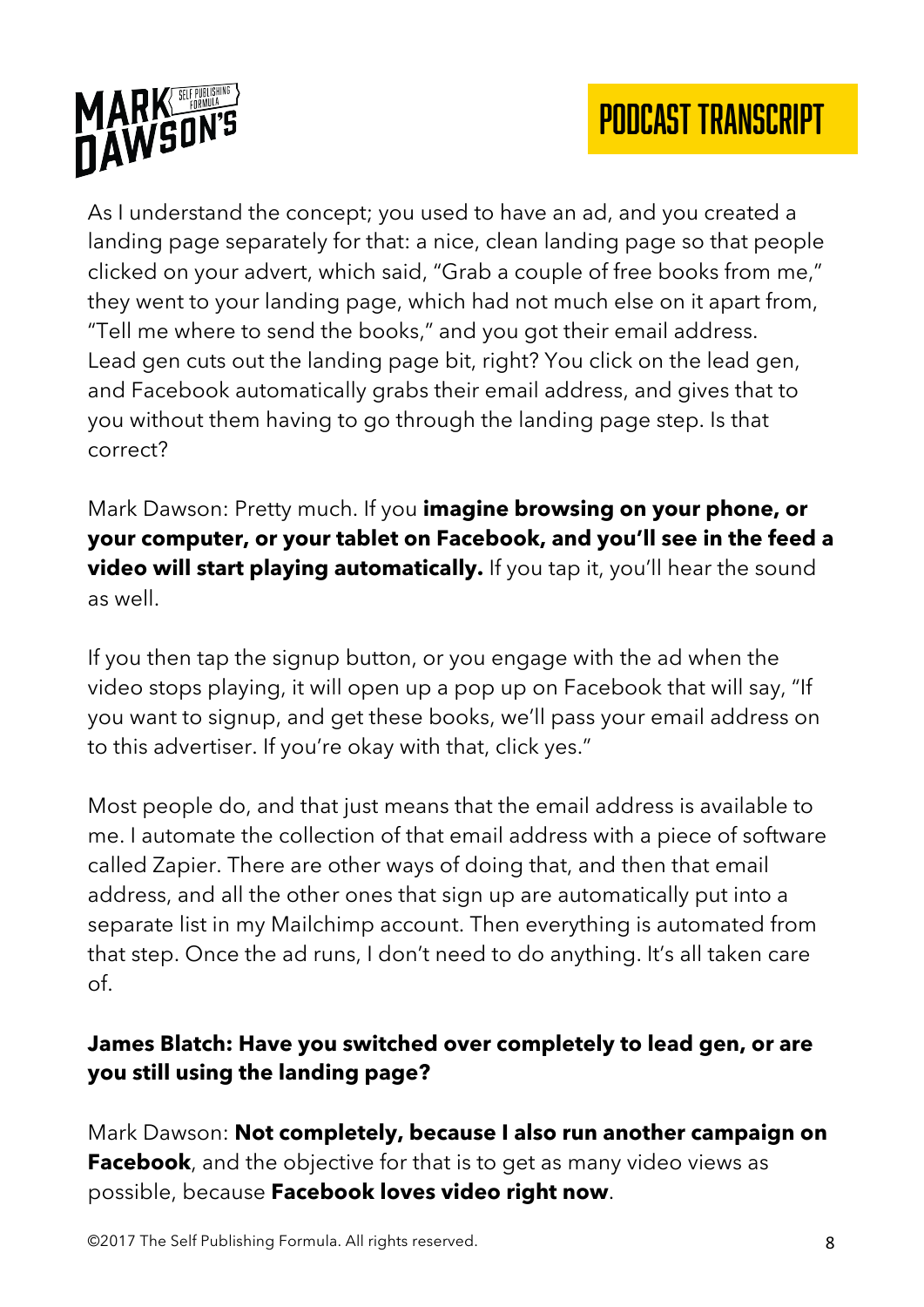

You can get views of your video at one, or two cents per view; usually about one cent per view. I spend maybe \$15, or \$20 a day on those videos, because there is two purposes being achieved there. **Number one, it's increasing people's awareness of my books** within the communities that I'm targeting; fans of certain writers will see that video quite a bit. Also, by clicking on the ads, I'll send people over to the landing page. It means I probably get another twenty subscribers a day just coming in from that campaign, too.

James Blatch: Okay, the other thing that you mentioned was the up sellthing. Just again, to flesh that out a little bit. This is the would you like fries with that option.

This is basically at the same time as grabbing their email address, they get an email, presumably, it's the first email they get, is it?

Mark Dawson: **No, it's not an email**. Once they sign up, **if they go through the lead gen route, Facebook gives you a chance to give them a link to click on to the end of the process**. I'll send them to that page where they can buy the books.

If they're going the other way, Mailchimp typically, and all good email service providers do this, too, you can, instead of the default, "Thank you for joining my list" page that they're served, you can send them to one of your own webpages. I send them to one on my site that just is quite carefully designed to make it obvious that they can get a bargain by buying either, or both of the book sets that I've got available.

James Blatch: Okay. Let me pick up again with Facebook before we move on to any other platforms. This is mailing list building at the moment. In terms of sales, how does that work? Obviously, you don't use lead gen ads for sales. You're directing people presumably to your Amazon page? Mark Dawson: Let's just go back before we go on to sales. **There's one more thing especially for people who are doing non-fiction.** We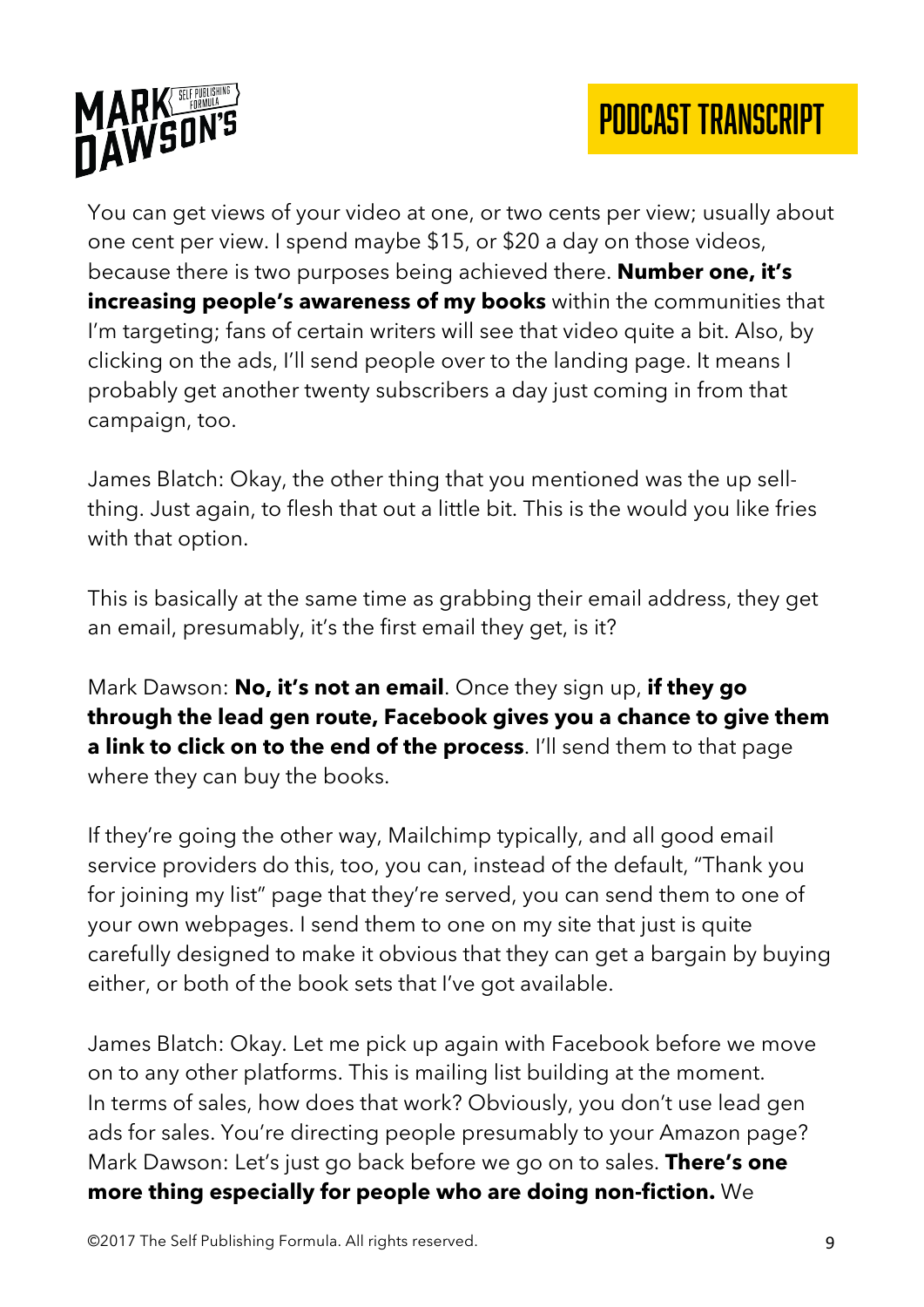

obviously run lead gen ads for Self-Publishing Formula when we've got courses to sell.

One of things we're working on at the moment is a much more entry level course, which we're calling, Self-Publishing Formula 101. We're advertising quite extensively right now, because we're looking for beta testers for the course. People will be getting the course for free in return for providing feedback. We're advertising for that, and we're using lead gen to do that. Number one, it's getting us potential beta testers, and it's also building a list for us; for when we're ready to launch this course.

#### **We've been running what I call a static image lead gen. It's not a**

**video.** It's a fairly bright yellow graphic that we designed that says, "Authors wanted," and there's a little bit of text that just says what the deal is. We've been running those for about a week, I think, perhaps ten days, and we've added about maybe 2,500 new subscribers to our list have come in through that ad.

#### **The cost of adding them has been well under a dollar a time. Some days, it's been 20 cents per lead, which is ridiculously cheap.** That

compares with when we're doing the ads for the last Facebook ads course. I think our cost per acquisition was around about 2.50, and 3.50, something like that; very much cheaper at the moment than it was then. That's been great.

On that last campaign, I know people are interested in numbers. For the last campaign we ran for the Facebook ads course, over the course of that ads campaign, and this is going to be a big number so I don't want people to fall of their chairs, because you don't need to spend this much when you're starting, because we didn't when we started the course. We spent \$30,874, but that generated just over \$91,000. That's a return on investment of 196%. For those people who say that Facebook ads don't work, they really do work, and that's been a pretty good example of that for us.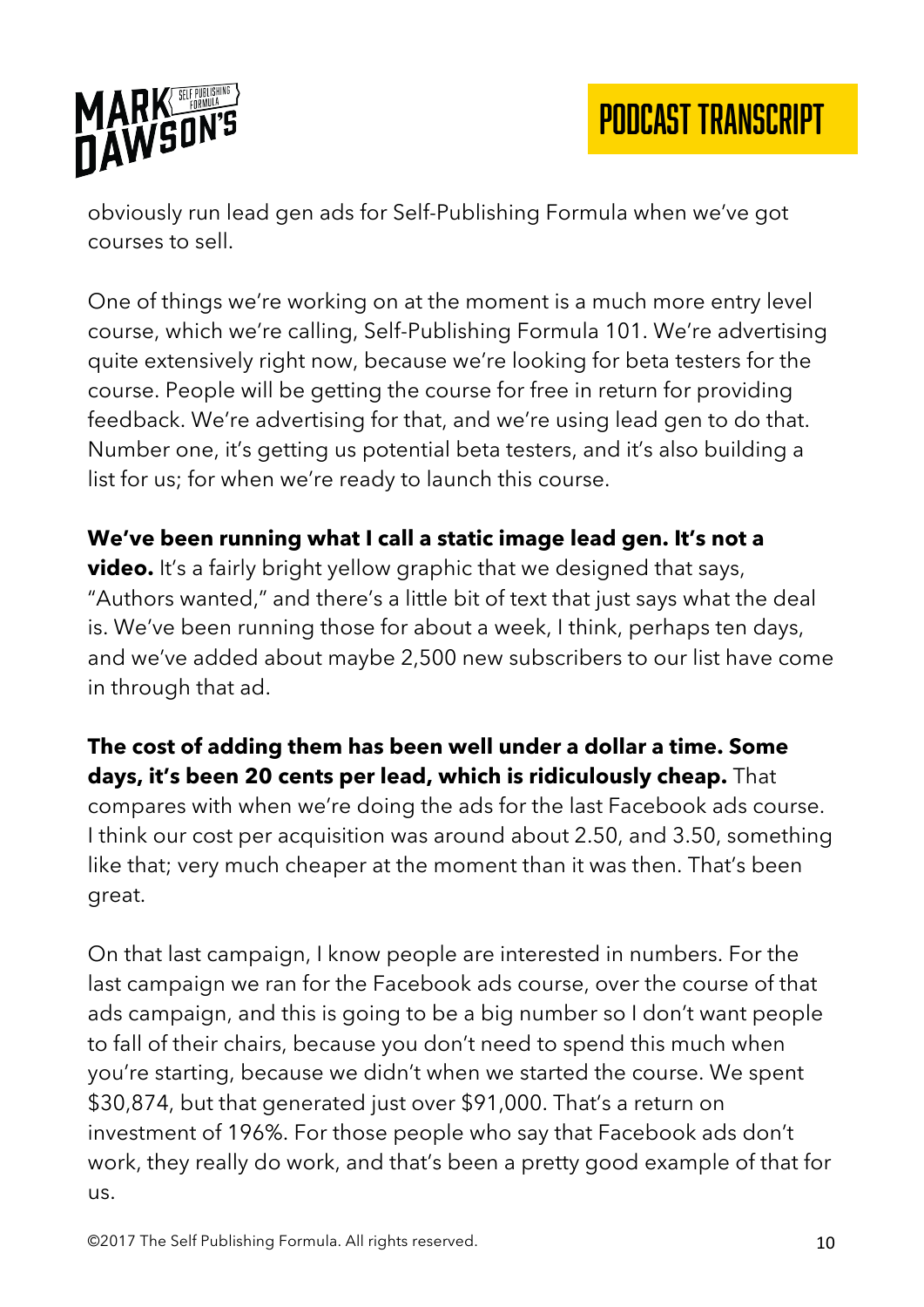

James Blatch: Okay. That's the two sides, and people obviously know that the Facebook course sells for hundreds of dollars, and books sell for a few dollars, so you are looking at a scaled down version of that, and people don't need to, as you say, faint when they hear how much we spent on ads. We'll talk on the other platforms as well, because we used YouTube advertising, and Twitter ads the time before. When we come on to them, we'll also talk about SPF as well, because that's usually our starting point, because that's our business that all three of us run, and to get it going, and working there is the starting point, and then we move onto books, and authors.

That is mailing list growth. We talked about the fact that each email address is worth something to you over time, and you've got the up-sell option as well to try to minimize the cost of getting them on board, and a very important part. The list system, this is not specific to authors. As you've heard, we use it in SPF for our courses, but pretty much all digital businesses in some way, or form have a list at their heart, which is the way the business operates.

**List is building is essential**. We would always recommend, wouldn't we, to authors that they do focus on list building, particularly in the early days. They don't dive straight in, trying to sell books through advertising, or at least they do the two in parallel. They don't just do one.

Mark Dawson: **The list is most important for new authors just starting out. You have to get a mailing list.** It's absolutely critical. It's the most valuable asset you'll have as a creative professional.

It isn't just digital businesses that need mailing lists, I'd say even bricks, and mortar stores, you need mailing lists these days. It's a great way to reach your customers. It doesn't matter what you're selling. It's important to reach out to them, and tell them when you've got something that you think they might be interested in. It's especially pertinent when it comes to what we're doing.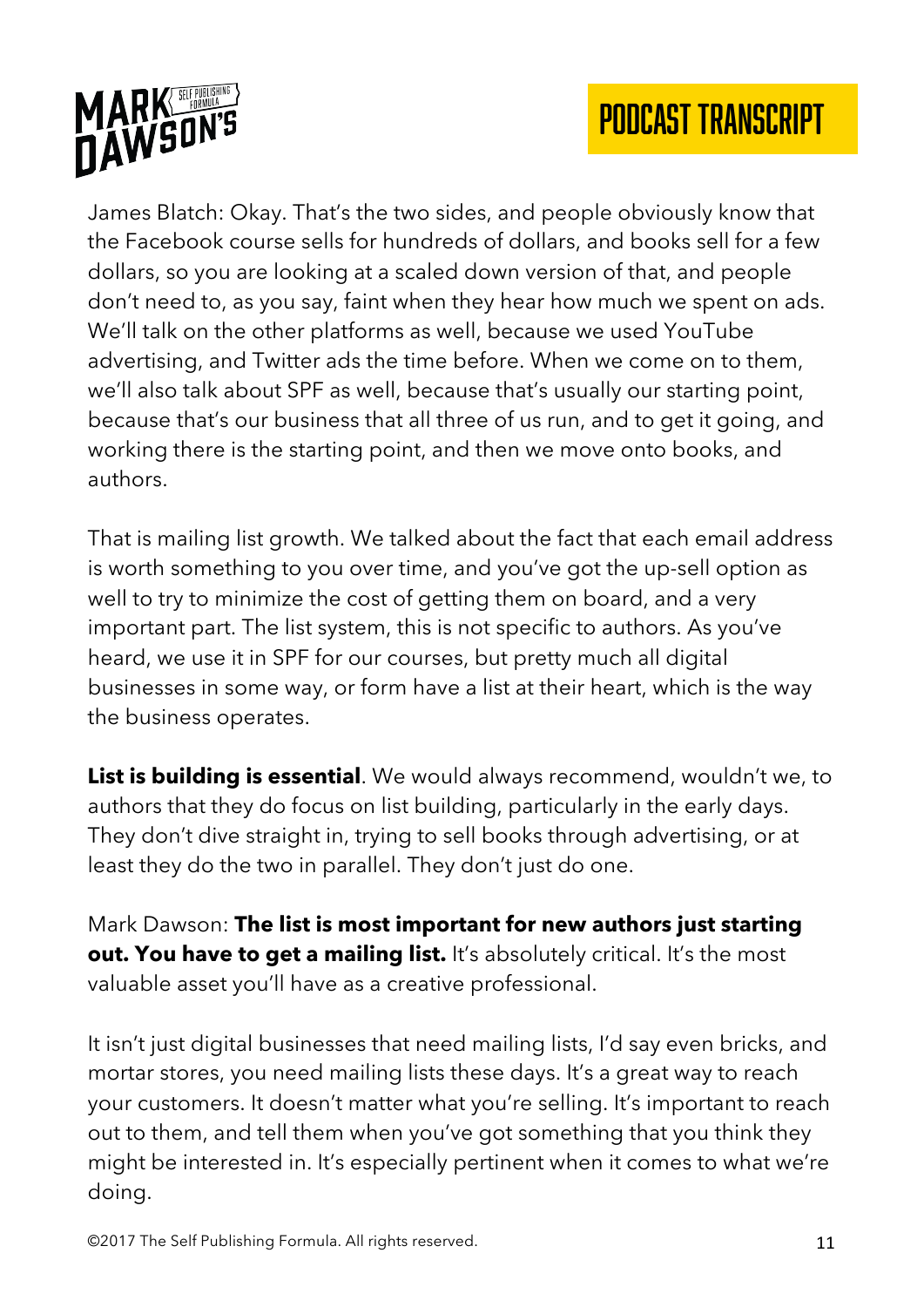

James Blatch: So that's mailing list building, and we always talk about mailing list building as being the single most important thing that authors do when they start out. You don't simply start an advertising campaign for sales, because as we've mentioned before, whatever your business is online, it tends to revolve around a list. That's how digital businesses work, and authors are no different from that. Having your list is a really critical part of having a successful, self-published author career. We definitely talk about mailing list building as being the first step, but then ultimately that is all about selling books.

Let's now talk about advertising using the Facebook platform for book sales. Is that working for you at the moment, Mark?

Mark Dawson: **Absolutely**. Something that I do every day too, **I would have told you exactly how much I'm spending right, but as I said the platform isn't reporting right now**. It's probably a couple of hundred dollars a day at the moment I'm spending on ads to sell books.

### **I suppose it's fair to say it's fluctuating a bit at the**

**moment.** Occasionally, it will return a negative investment so that means I'm not making an immediate return on the ad spend, although there is of course a benefit; just advertising in, and of itself is a benefit to you down the road. Generally speaking, most days it's a positive return; between 20%-30% return.

The thing to say about this, for me specifically, and I'm able to compare my experiences with students in the Facebook course, is that I've spent probably a quarter of a million dollars on Facebook ads over the course of the last couple of years. **It's getting more difficult for me now to find fresh audiences that haven't already seen my ads** more than three, or four times.

I happen to be quite creative. I'm doing lots of retargeting at the moment. That means if you visited my websites, or you've seen some of the videos I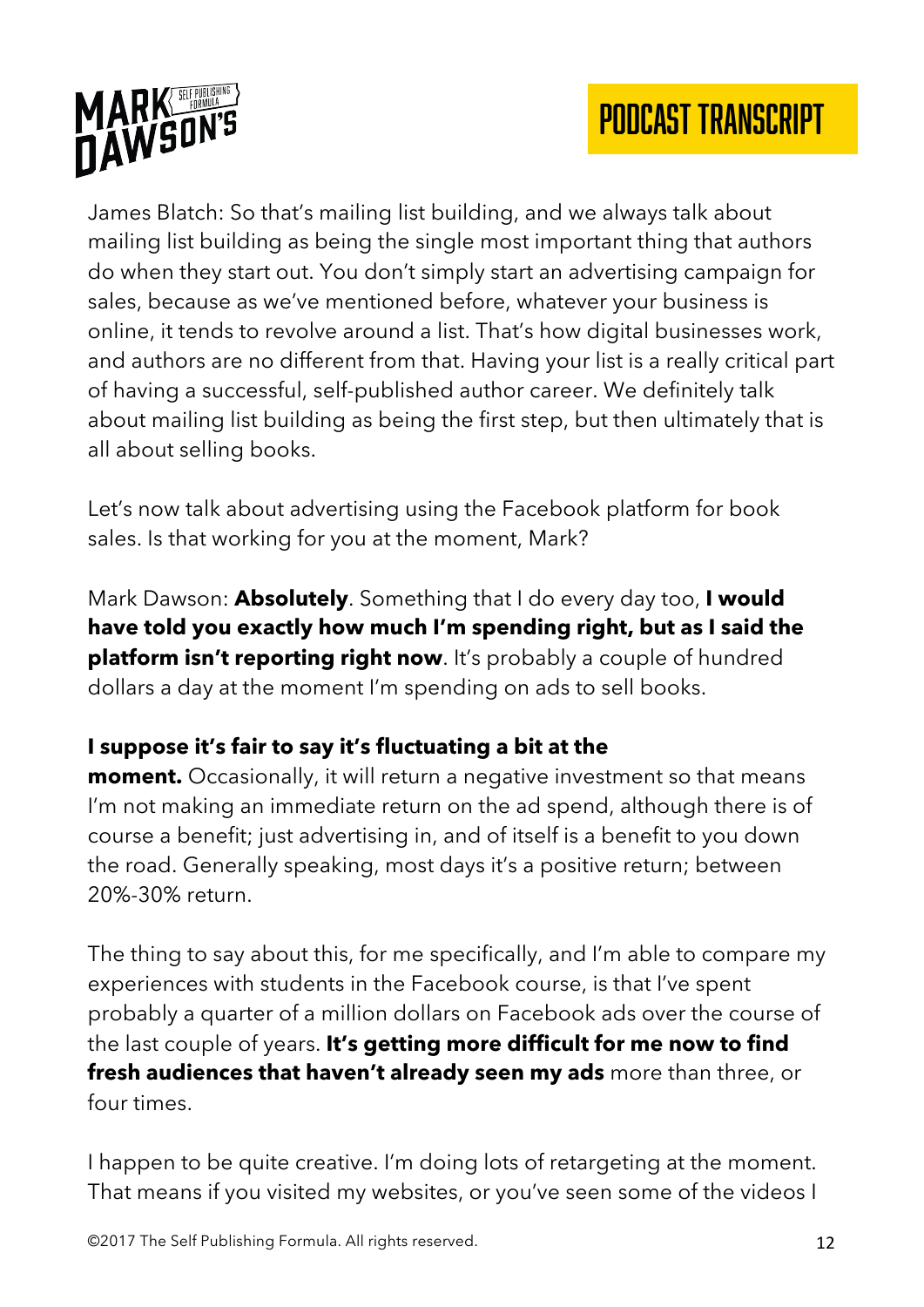



run on Facebook, I'll then serve you with Facebook ads to try to sell you a copy of the book, or a box set, or something along those lines.

#### **Other students in the group are getting returns of over 100% in some cases**. It's still a very successful platform for sales. It's just, for me, I need to be a bit more nimble than I had to be 18 months ago. That's just, I think, because I'm chewing through the audience even a big platform like Facebook can provide.

James Blatch: Right, that's one of the questions people ask is how big is the audience?

### **Are we going to run out of audience at some point? You advertise on quite a big scale though?**

Mark Dawson: **I do. I'm running lots, and lots of variations of ads**. The spend occasionally, when I was spending the most, maybe a year ago, probably up to \$1500 a day in terms of ads. I've scaled that down now. I'm concentrating a bit more on building my list up more. I've probably got 60,000 on my mailing list now. It's very valuable for me right now, but that's going to be even more valuable down the road as I start new series, or just continue to build my back catalog.

James Blatch: We'll take a little pause on the income report whilst we launch the course, but I know you're going to do another one soon; probably for this month?

Mark Dawson: **That's the plan**. I'd definitely like to get back to that again. James Blatch: Yeah, good.

In terms of overall, before we move on to other platforms, and other ways of spending your dollar advertising: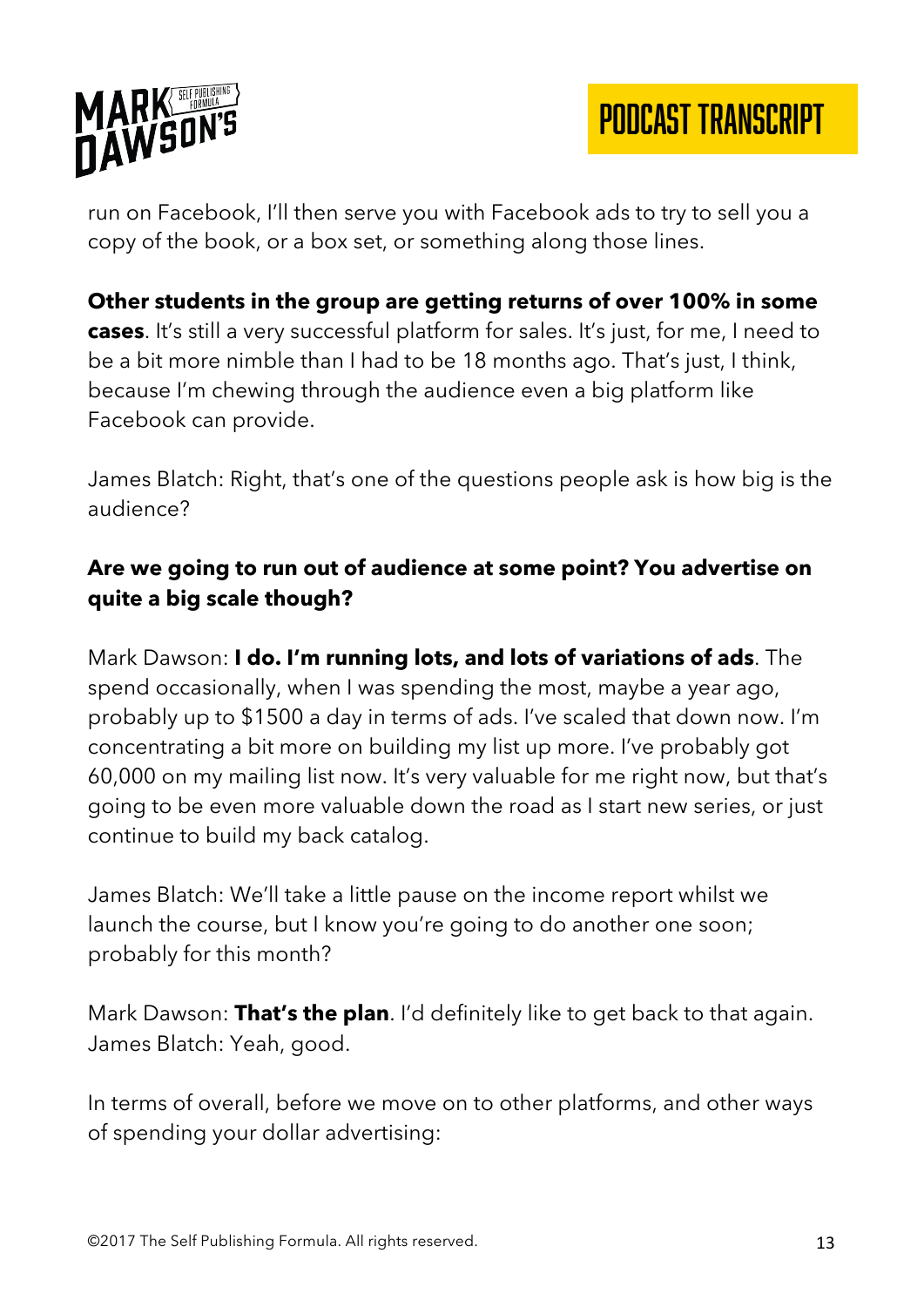

Would you say from where we are at the moment that if you only chose one platform of everything you've got available, and I would include old media here as well – newspapers, or whatever are always an option for you – you would still choose Facebook?

Mark Dawson: **Definitely. It's the most mature of the markets.** Google AdWords is more mature than Facebook but Google AdWords is very expensive, and not in my experience effective for this kind of thing. **Facebook should be the first port of call for anyone looking to build lists, or sell books directly.**

James Blatch: Okay, good. It's good to know that Facebook's still working, and it's still providing a career for you, and definitely something we want to advocate for other people. **If you've got one thing you want to crack over the next twelve months, or so with your career, it's probably Facebook ads.**

Let's move onto one, or two of the other platforms. **Twitter took a similar journey to Facebook in that it established itself, it this rather unique way.** It's USP, I suppose to use the word unique twice, is that it restrains you 140 characters, and some people poo-pooed it when it came on. Britain's Prime Minister famously called people twats for using Twitter in a radio interview.

Actually, as a social media platform, I quite like Twitter. It's my favorite one just to browse. I can lose myself, waste time on that for quite a long time. Then, they introduced ads. The ads, at first, felt a little bit intrusive when they first started popping up on your line like they often do, but actually mixed in with the photographs, which are part of the news feed now in Twitter, or Twitter stream, I should say. I think the adverts are fitting in very nicely, and actually you can see some companies have really cracked it, and understand how it works. Others haven't so much.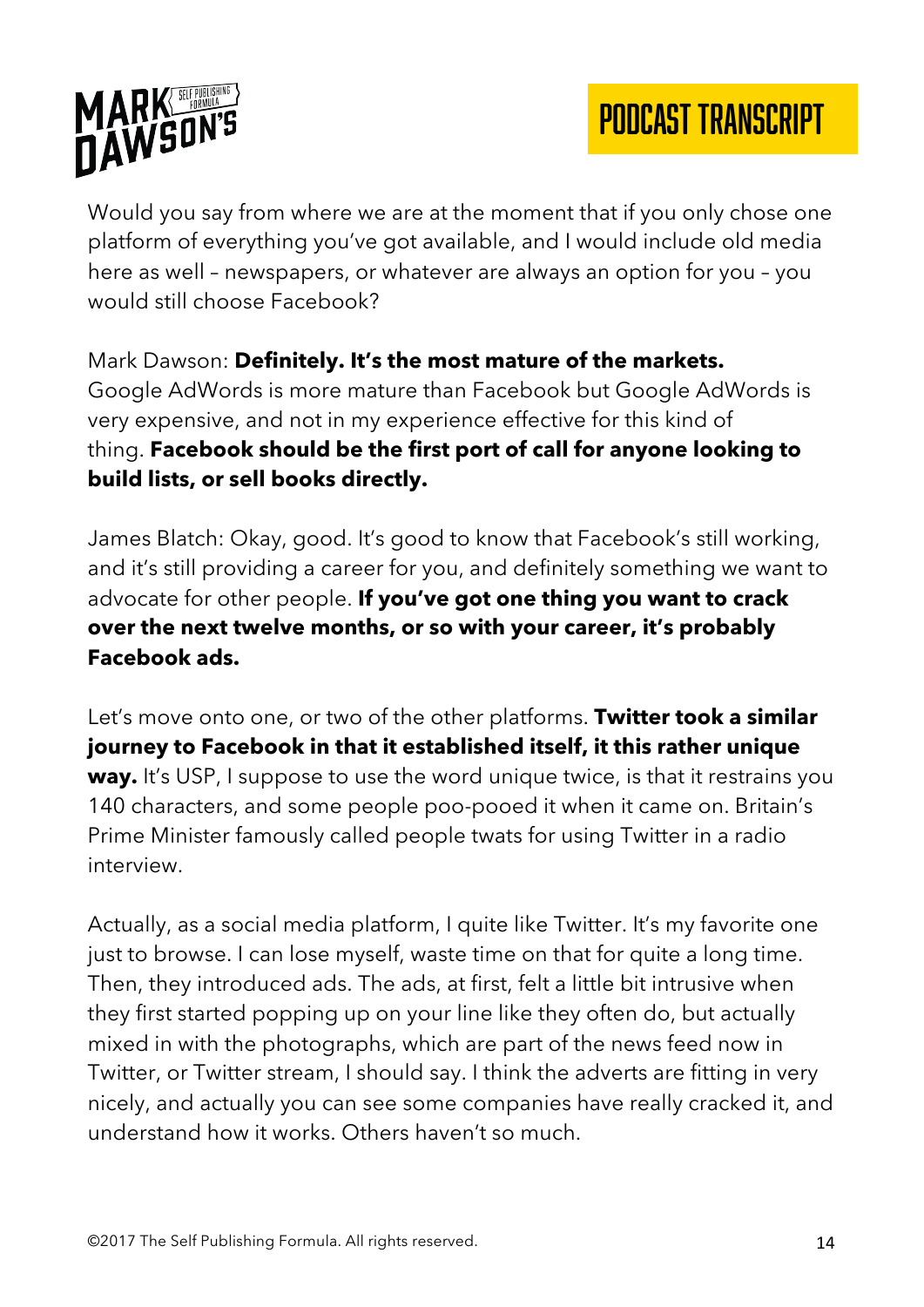

**We looked into it for authors, and we created a mini course that goes along with the main course that Mark uses.** We've got quite a lot of experience with Twitter ads now.

I think I would say from the top, before we get into some of the specifics, that **Twitter ads don't work as effectively, and as well as Facebook ads, but you can get them working for you**, and you can certainly get them building your mailing list. One of the things I would say about Twitter ads; we've noticed this with both the SPF campaigns, and the author campaigns, is that **the quality of leads is not as good as the quality of leads you get through Facebook.**

I can't exactly explain to you why. I suspect it's because Twitter's a slightly more dynamic experience. Things flash past you very quickly. It's a very easy click on something to go through, and explore a little bit more. For instance, a lead card, which I'll come into in a moment.

With Facebook, you make more of an option to go to the advert. You're drawn into the advert, because it's specifically attracting you. You've made more of an effort to click on that, watch the video, or so on. Maybe there's a quality difference there. I'm not sure I can fully explain it except I think that is the difference.

We've had some feedback on that front as well, although people have been building their main list, they haven't found as useful, the leads as valuable to them as the ones they're getting through Facebook. But that's not to say that you can't build leads. **We built 500-600 email addresses through Twitter advertising for the Self-Publishing Formula campaign for launch two back in October, November last year.**

They offer a similar type of advert for you. In fact, they pioneered the lead card. I'm pretty certain the lead card was on Twitter before Facebook took it up. That works in a similar way. You design your advert. You design a little image around it. They're quite strict on the characters are very similar to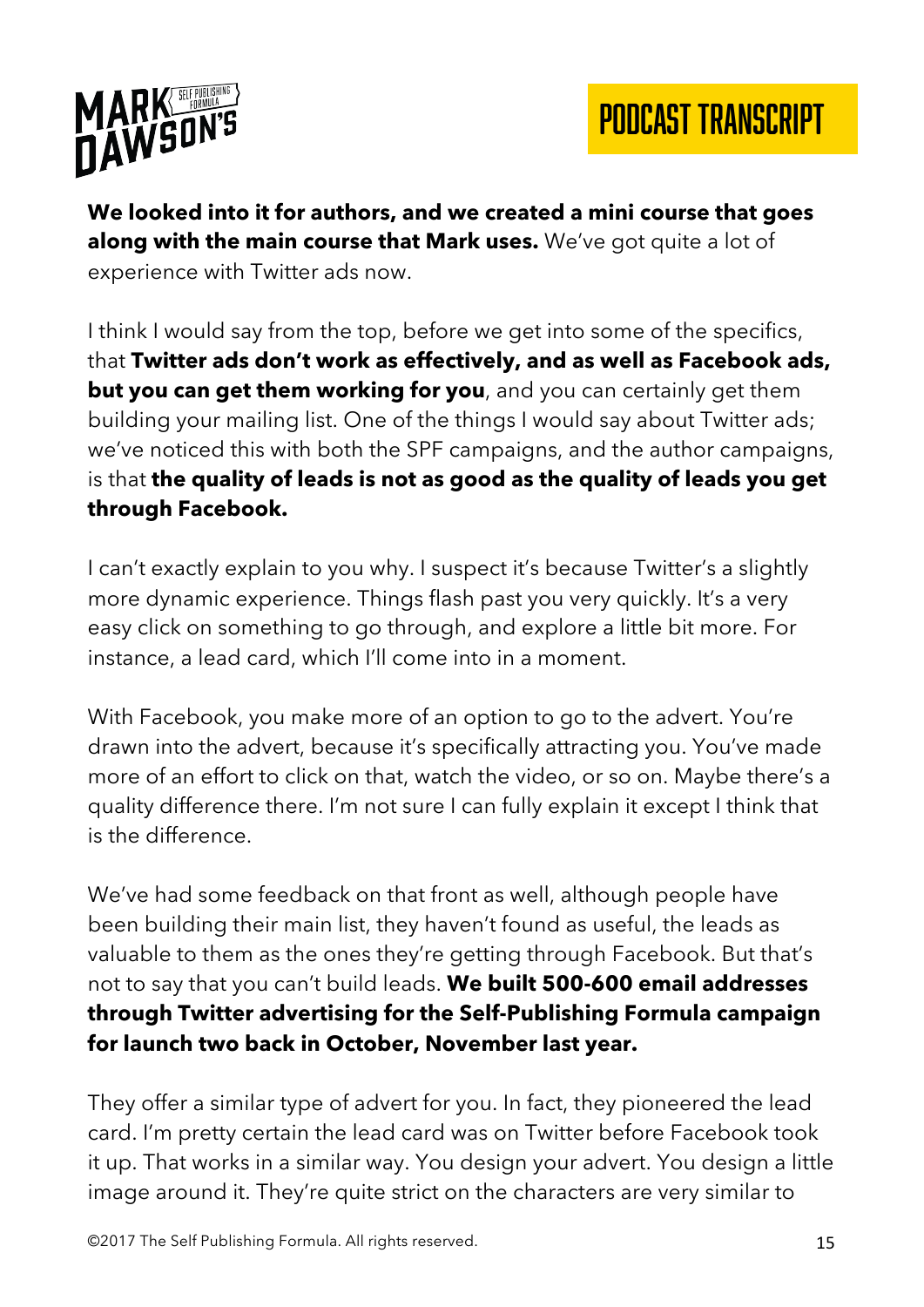



Facebook on that front. **The lead card is long, and thin, and once clicked on, you get another confirmation click to go through, and then that's it.** Twitter has captured your email address, and you can either have that automated through to your Mailchimp campaign. We don't even need a third party to do that. With Twitter, it seems to work pretty well, or you can export them, or you can do both, actually. You can export them directly from Twitter in CSV format, and do what you want with them.

**The targeting, again, pretty similar to Facebook I would say. You've got all the usual demographics, and then, quite a good range of interests.** Certainly, now that I'm moving into the AdWords campaign, which we'll talk about in a minute, I think the interest, and the key words campaigns in Twitter actually are better in terms of selection, and **I was able to really focus our Twitter ads down to a very specific audience where we were getting a good return on our rates**.

I'm trying to remember now, the SPF campaigns, **I think we were buying leads at about three pounds fifty to four pounds fifty, which is highish for SPF**. And when we ran it for your author campaigns, I got variable. Definitely, some days were better than others, but I was buying leads for your books campaigns as low as 25 cents, and more typically around the 30-35 cents mark, and then occasionally a little bit more. Overall, probably about 30-35 cents, and that's a good price to buy leads as long as they do turn out to be in the long run, healthy leads for you.

Mark Dawson: That is a pretty competitive price. You can hit that with Facebook, too, of course, but I'd be very happy with that going forward.

James Blatch: **The other thing to say about Twitter is, I think as an advertising platform, it's slightly, as Mark said, less mature than Facebook.** It is evolving, and they're coming up with new ways of doing things.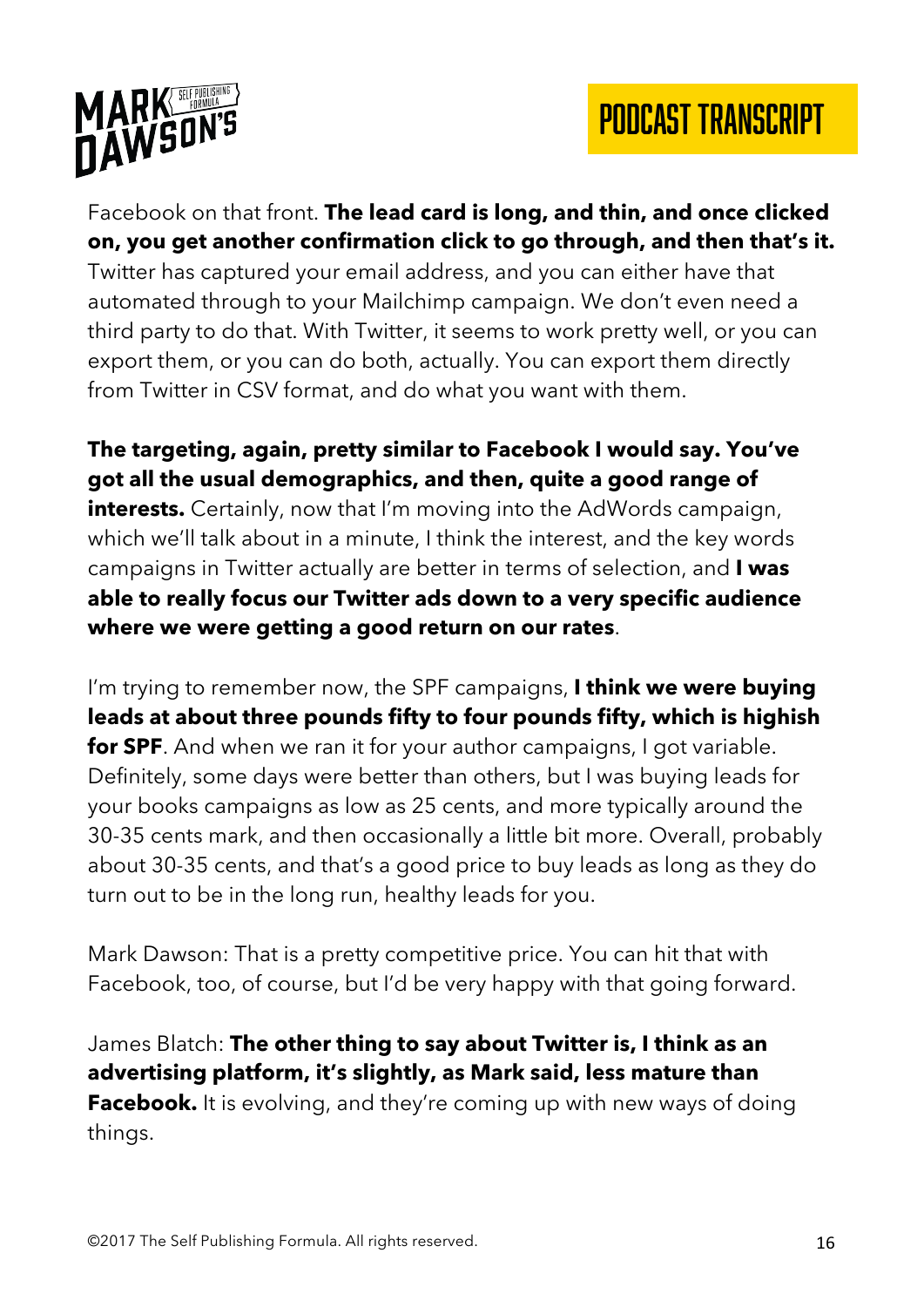

Video ads were in their infancy; still really are in their infancy with Twitter. It's definitely one to watch, and if you get a chance, it's quite an intuitive platform. It doesn't take too much to get your head around it. It's definitely one, I think, to be familiar with at this stage, and start playing with, and running limited campaigns, because there will be a time in the near future when enough people are on Twitter that stretch across a wide demographic than perhaps they are at the moment. It is a bit of a younger audience, then you will start to perhaps see better returns.

Thinking about it, I'm thinking out loud here, that might be the main difference between the quality of returns is, you do have a slightly younger set on Twitter. It gets even younger when you go down to Instagram, and Snapchat, but Facebook, for one reason, or another; I'm in my forties, clinking away-

Mark Dawson: No way.

James Blatch: Yeah, a surprise, I know, but almost everyone I know is on Facebook, and it covers a very wide demographic, including the silver surface; including the old audience. If you're writing books, they're a good market for you.

### **In fact, I think your demographic, actually Mark, is 45+?**

Mark Dawson: 40+, yeah. Obviously, I've got readers all over the place, but **the biggest slice of the pie is 40, and up**.

James Blatch: That might be the difference with Twitter. It might be the fact that it's still rolling out. It's still being adopted by all; the current users are getting older, of course, but as you get an older demographic, that might be the difference between profit, and loss for us on Twitter.

That is to say, it's a nice platform, it's intuitive to use, it's pretty simple to set up, and we did get some pretty decent returns at the price we were looking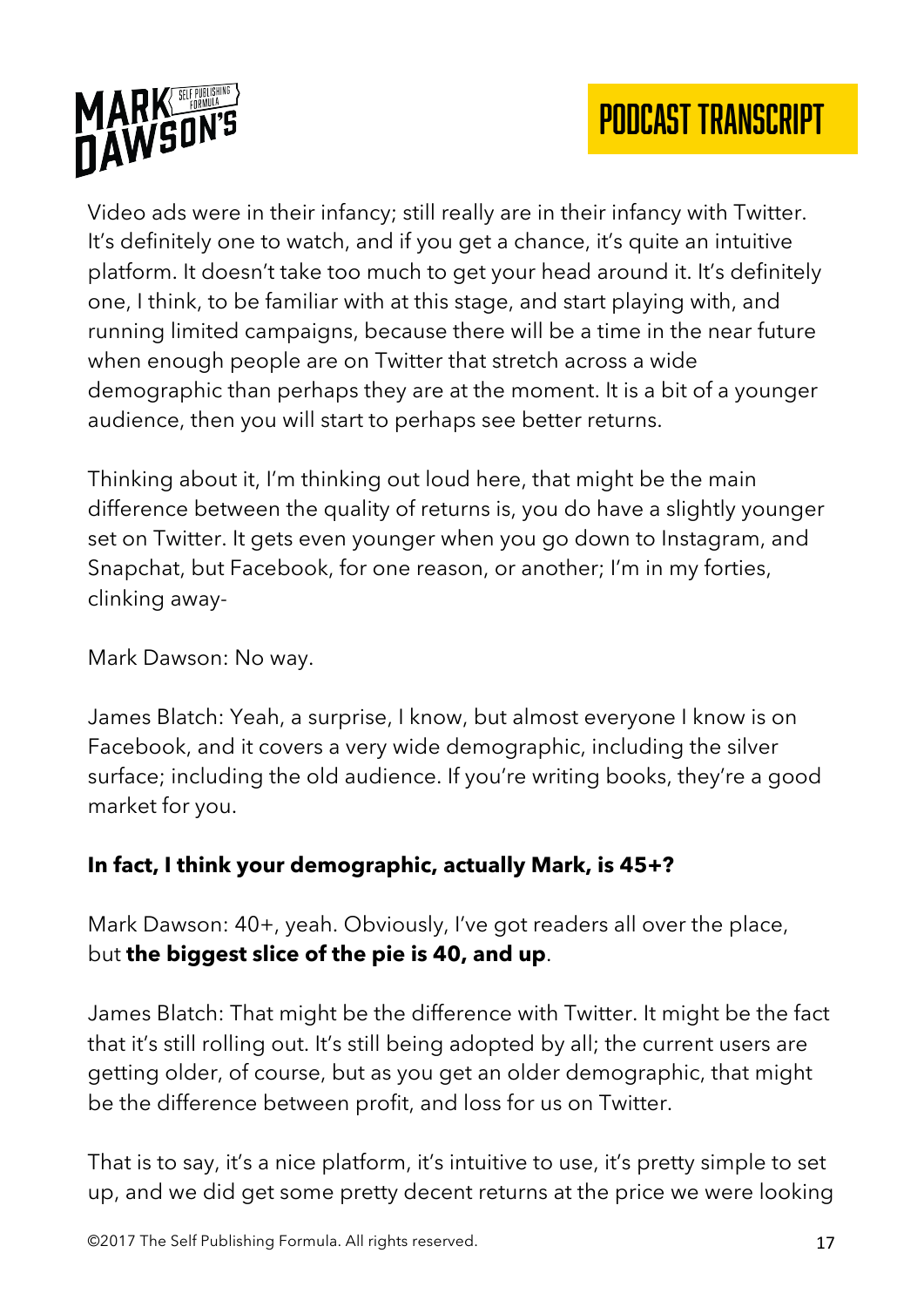

#### for. **The question mark over it is how good a quality are those**

**returns?** You may be in a different genre from us where that works better if you're looking at a younger audience. It might be Twitter gives you better results indeed than Facebook. YA has always struggled a little bit more on Facebook, because of the demographic. I would definitely view Twitter as one you should be involved with.

#### **Shall we move on to YouTube, which is kind of the new kid on the block for us?**

Mark Dawson: Yes.

James Blatch: Even though it's been around for a while, and YouTube ads are nothing new. YouTube is a very exciting area, because **the people who know a lot about digital advertising, and who work in this space, they are all raving about YouTube at the moment.** They're talking about it being the wildest part of the wild west, in that not that many people are actually using it.

I think I saw a stat that 7% of US businesses have a proper presence on YouTube; i.e. that they update their presence on YouTube. They didn't simply create an account at some point. That's a very low figure, which means that **there is definitely scope for getting in there, getting it right, and making hay while the sun shines.**

We got involved with SPF, which we do first, of course, to examine the platform to make sure it works for our business. **After an initial shaky start, as always with these things, spent a few dollars trying to get it going, it really started working.**

I had a funny transition between hating the AdWords platform, because it is very complicated, and now loving it, because I realize that complexity is actually its golden goose. It's what you can use to find your profit, once you start presenting. You choose how you present the data to you in AdWords;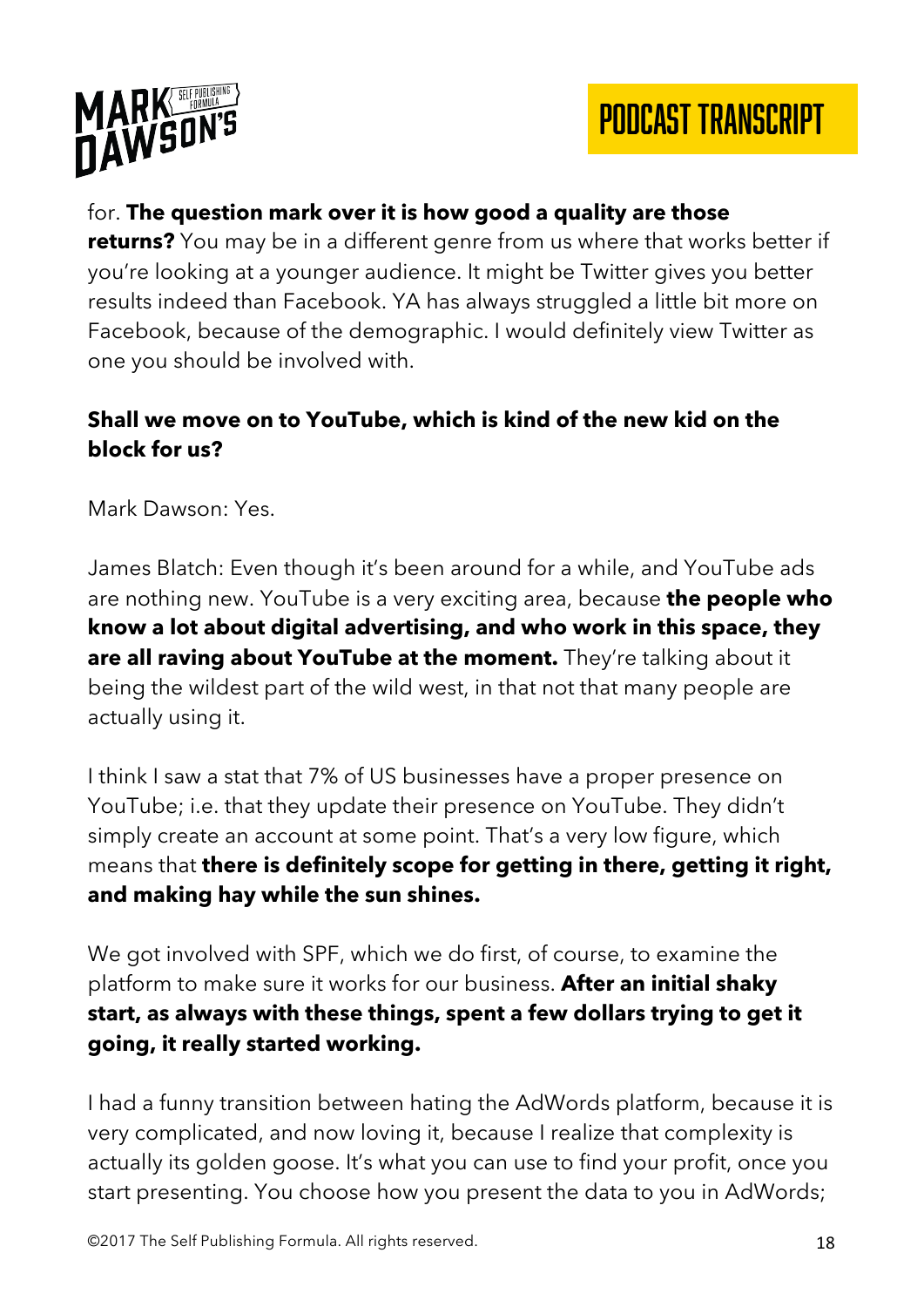

you've got it skewed around in conversions, for instance, for this building. It all makes sense.

Where are we now? I'm just having a look, because we were running low level campaigns at the moment in between launches. **If I look over the last fourteen days on the AdWords platform, I can say we've bought 134 leads of our YouTube at 2.55 pounds each.** On the graph in front of me, I can see that on one of those days, I bought 17 leads at 1.21 pounds, which is pretty good.

Last Monday was very good, and then on another day, we got three at 6.54 pounds. That was Sunday. There is some variation there, but if I go back, the average over fourteen days, 2.55 pounds for 134 leads, that is an active, profitable, working campaign for us.

The difference perhaps between Twitter ads, and YouTube ads is these leads are of value to us.

Mark Dawson: Yeah, they are. I do have some numbers on that. **The last ads course launch, which was in June this year, we spent \$4,165, and that generated \$5,993. That's a return on investment of 44%.** Not quite as punchy as Facebook was, but still very effective, and well worth doing.

There are some clever things with YouTube ads. If you do them properly, you can really get your costs down. And as you say, James, we're starting to look at taking videos that we've shot for Facebook ads, turning those around a bit, and starting to use those on YouTube. We're starting to get some decent results coming in for books as well. That's something that we're definitely interested in developing as we go forwards.

James Blatch: Yeah, we're in the midst of that, and I'm recording screen flows for a course that we're going to be rolling out.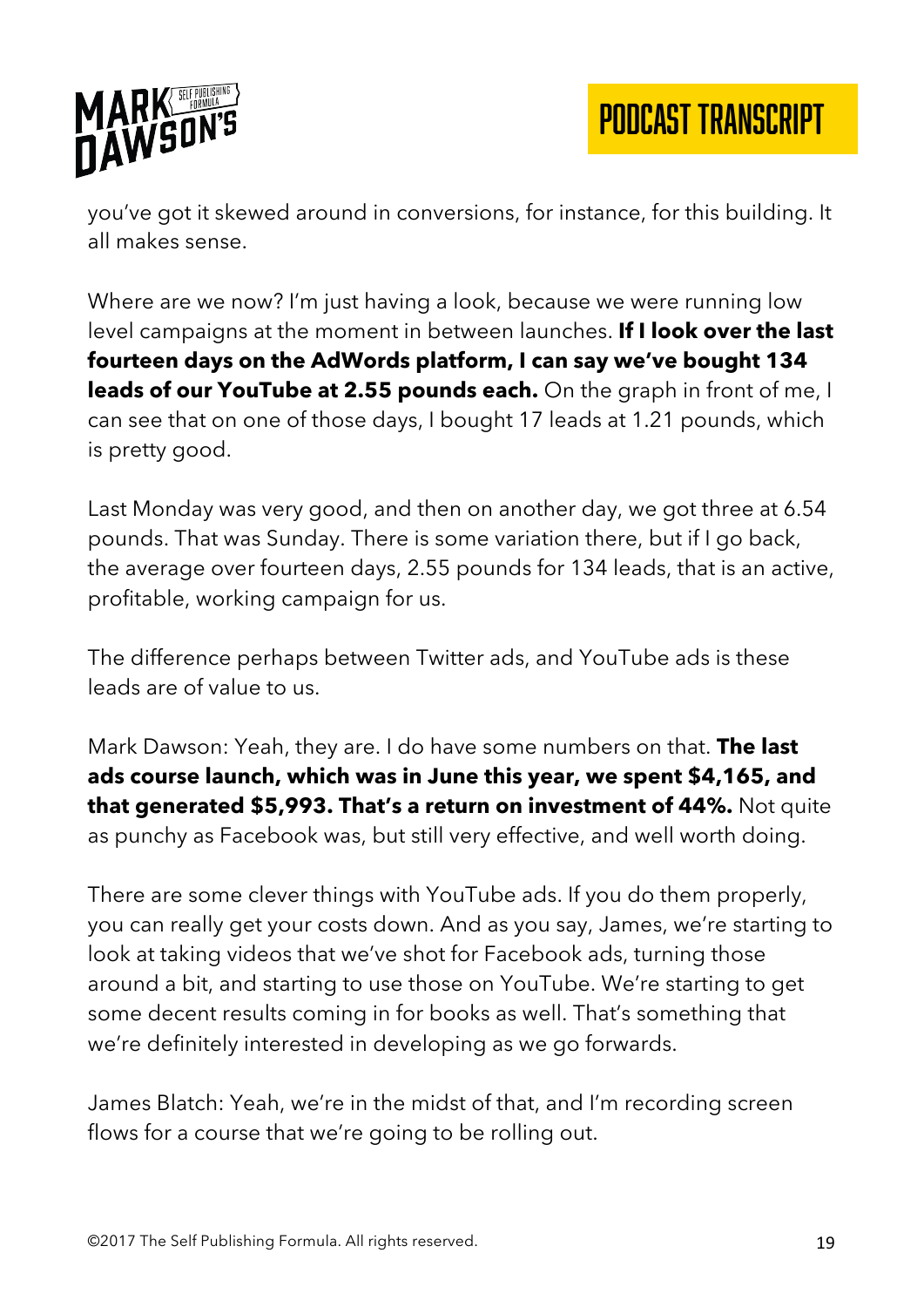

It's a bit early to give you a lot of data on the books yet, but we're in the midst of that now, and starting to see the results that we want to see. **The great hack that's available for YouTube ads, which some people know about, is that you can actually get a free view.**

The way YouTube video advertising works is that you get charged per view. I could see, for instance, those 134 leads I talked about over the last fortnight, the advert was served 22,800 times. I got 5,032 views from that. That's a pretty good conversion rate, actually, at 22%. I was charged seven pence per view. However, what counts as a view is somebody watching at least half your video, or 30 seconds, whichever comes first. If your video is 60 seconds, or more, people have to watch 30 seconds of it before you actually get charged.

**If you cleverly design your video, and that's how we teach people to do it, and you basically put all the information they need in the first twenty, twenty-five seconds with a nice big clickable banner, you will get a percentage of people who will click through.** They're called click through views, and click through conversions that will give you a free conversion. You won't have paid anything for that, and that obviously lowers the cost of your overall conversions. That's a decent hack there for YouTube videos.

It's not a loophole. YouTube are quite happy with this, and they actually call them click through conversion rates, and they show you your rates, and how many click through conversions you've had. You can have that in your data displayed on your dashboard as well.

The different types of video, and this is a bit of an unknown, and I think it's one of the major hurdles that sits in front of authors when they think about YouTube advertising, and in fact, the video advertising on Facebook, is that most people could probably bring themselves to design a picture ad; a banner with the click here stuff on it; or, they could design it, and speak to somebody who can design it, and create it for them. But when it comes to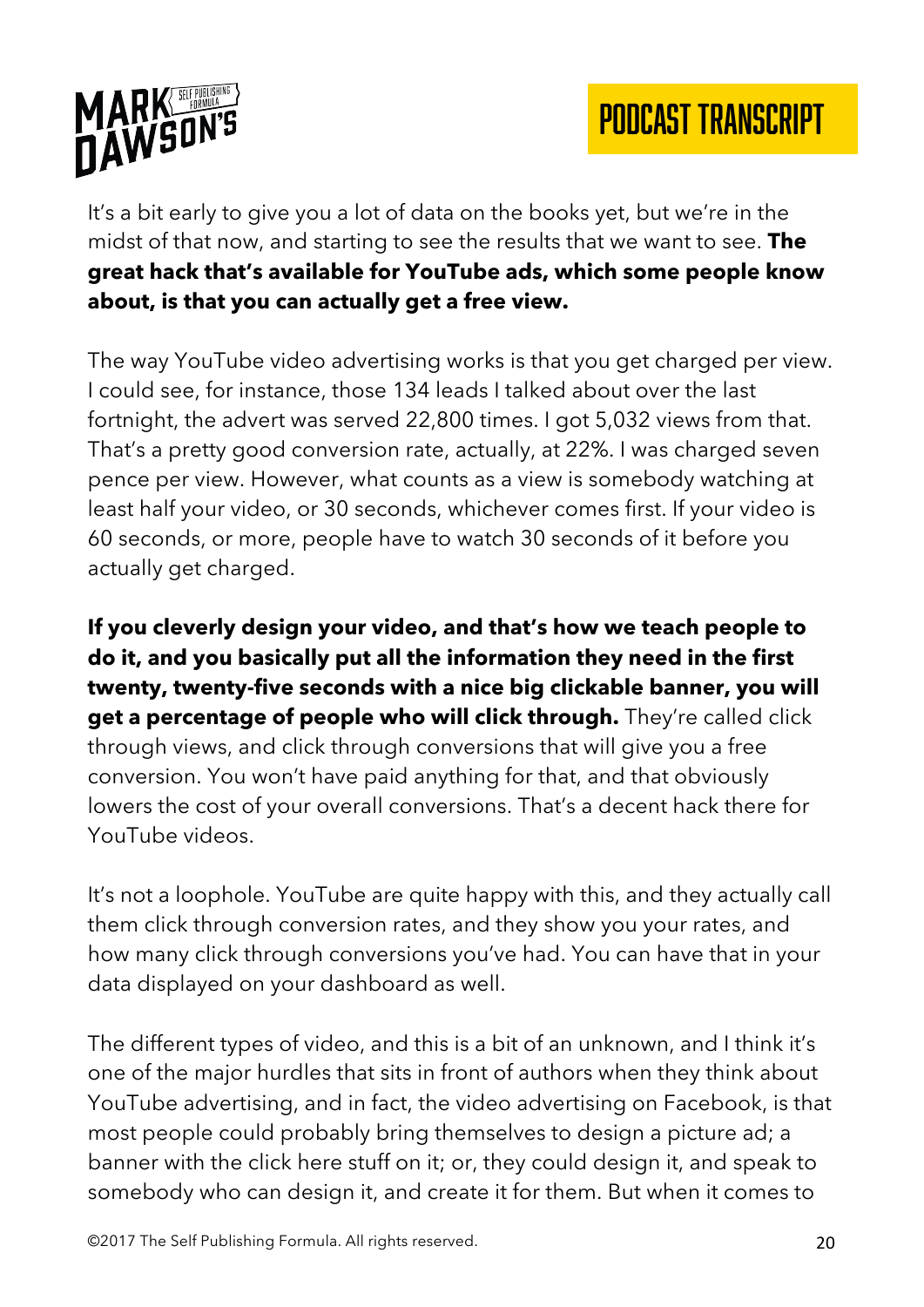

video, people do have a bit of block in their minds about where they start with video.

The good news, and I come from a professional video background where we talk a lot about using graphics, and music, and very whizzy. But **YouTube has shown is actually, somebody talking to screen is one of the best ways you can connect with your audience**; is most likely to get people drawn in to listen to you.

**You can record that on an iPhone**. You can record that with a cheap microphone; a 34 pound microphone, a \$40 microphone you could plug into your iPhone, which will give you the extra bit of sound quality, which is very necessary. Apart from that, you could walk around in a park recording your piece to camera. You could do it in your garden. You can do it in your kitchen with a little bit of normal, natural lighting, and you've got a video there.

You've done a few of these now, Mark, haven't you? By your own admission, it's not necessarily your comfort zone; recording videos, but you've got involved, you've got stuck in, and produced quite a few.

Mark Dawson: Yeah, **it's one of those things where you get more comfortable the more you do it**. I've done lots now, and you can get clever little auto cues that you can run from your iPad; that works very well. That gives me a bit of comfort to know that I don't need to memorize scripts, and I can riff off things a little bit, knowing that I can go back to the script if I need to.

It's one of those things; authors tend to be reasonably introspective people, and I think the idea of putting yourself in a video is something that can bother some people. It doesn't bother me anymore, it's just something that I need to get better at. It's just practice makes perfect. The more you do it, the better you get.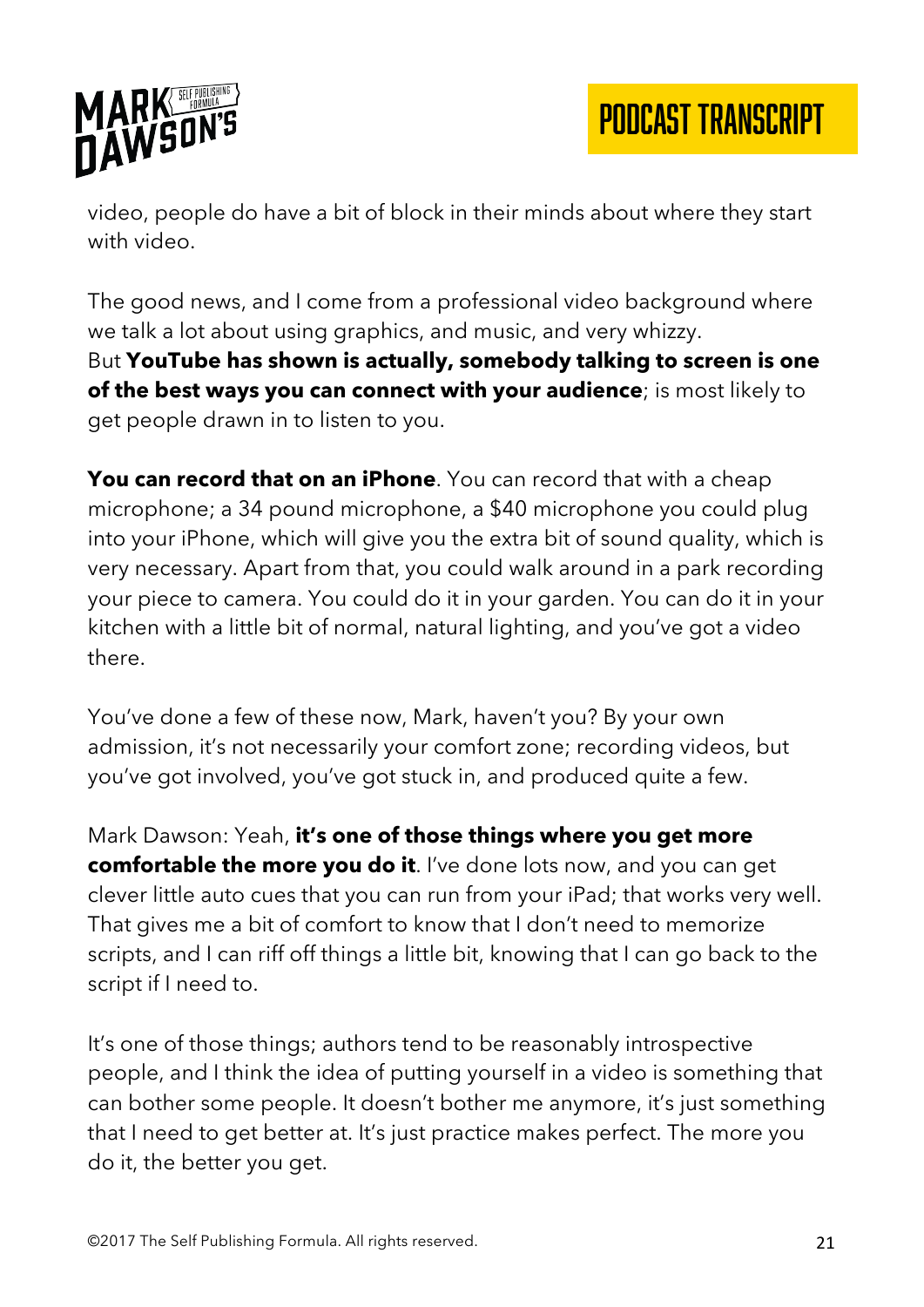

James Blatch: YouTube does have that slight hurdle of video advertising, but I have noticed there's been some creative ways of getting around this. One of our students used a company in the far east to produce her video. She designed it, told them what she wanted, and then there was a bit of backwards, and forwards of revising to getting it quite right, and she paid something ludicrous like \$40 for that video, which is a very low rate for a video.

If these companies, and these people are popping up, there's a service called, Peopleperhour.com in the UK, which we use. We find editors, and people will do small jobs quite cheaply for you. That does suddenly open up this area of content creation, which might be a bit of a block to you, and definitely YouTube advertising.

**AdWords is not intuitive, I'll tell you right from the beginning**. It's fiddly, and most of my screen flows I'm producing for this course is just getting things set up in the first place, which was a little bit painful, but once you're through that, and looking at the results, and the data, you get into it, and you can certainly use it to your advantage.

In fact, those figures you gave Mark, I'll dispute that; not dispute it, you're absolutely right in terms of that \$5,000 that we spent, but you've got to remember that I wasted several thousand dollars getting it working. Really, I would say I've spent 1,839 pounds on the campaign that produced 722 email addresses. That's about \$2,500. What did you say we made on that?

Mark Dawson: That's true. We generated 5,993.

James Blatch: Yeah.

Mark Dawson: You could probably double the return.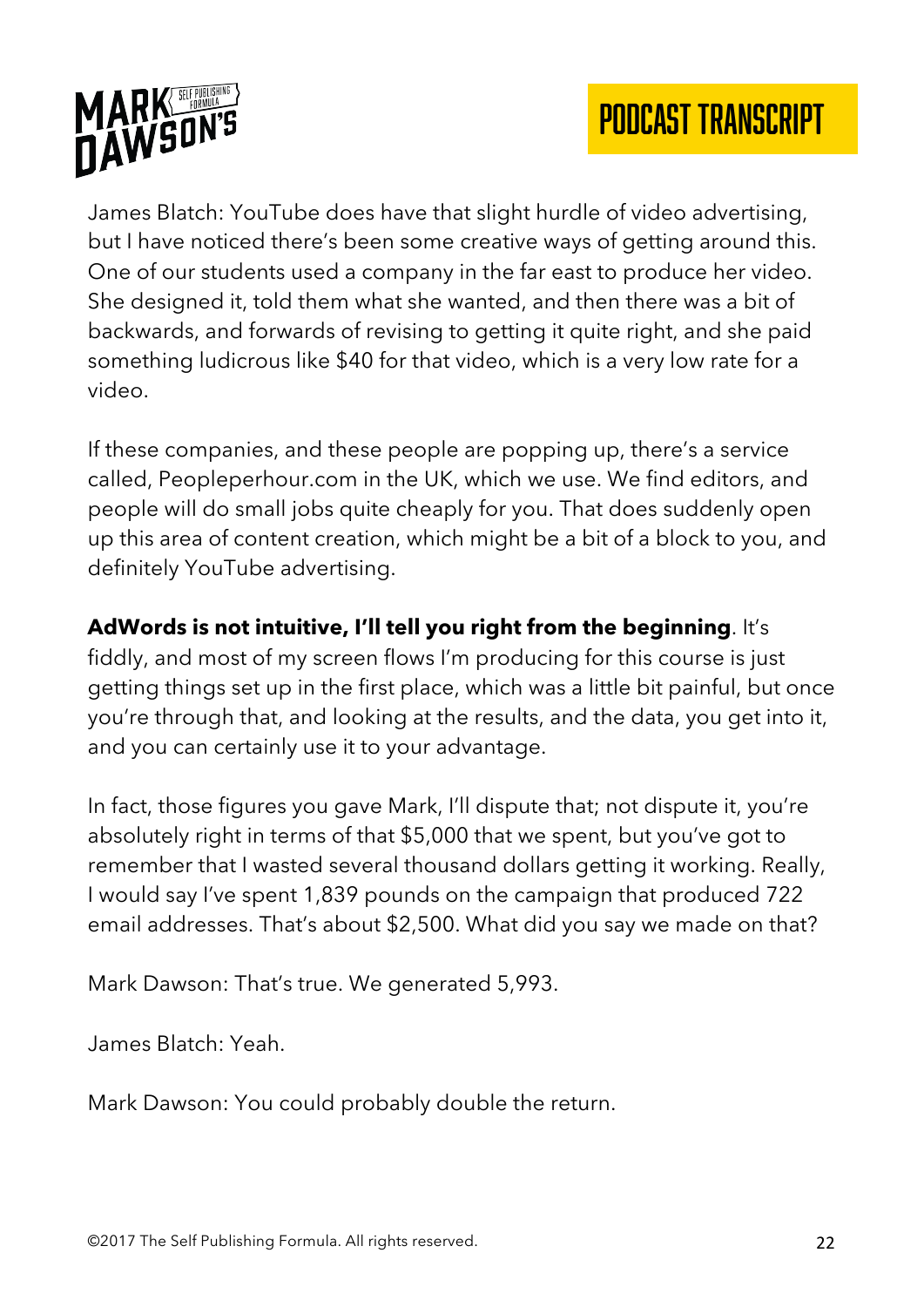

James Blatch: Yeah, I think once you've got through, hopefully you do a course like ours, or somebody else's, and you can follow, and not make the mistakes that we made at the beginning of trying to get things working. It's something I'll mention here, and I know you perhaps have a different thought on this, but **I could not get the United States market working for us.** I'm looking at the figures here, and some of those conversions, 28 conversions, and 18 pounds on one of the US keywords campaigns, the same keywords campaign in the UK was the 722 at 2.55 pounds. I couldn't get them working in the US.

I actually think that it was because although Britain is a good brand value in the US, I think Britain is quite a good brand value despite any politics that may have happened in recent weeks in the UK. I think it works very well. People like that, and they trust it, but I think it didn't quite have that connection with a very British environment.

When it's video, you're listening to somebody talk, and speak, and it doesn't feel like it's necessarily for you, when you're in America, and it's a British person in Britain talking. We have a plan to get some American voices in. I'm going to try that in the future, but at the moment we are running YouTube campaigns successfully in the UK, and have not got them working on the US-Canada border. You might find if you're American, it's the other way around.

Mark Dawson: A tip for British authors, don't speak with crumpet, and tea in your mouth. It doesn't go down well.

James Blatch: I don't think you should have done that. Also, you probably should have had some clothes on. It may have been the other reason.

Good, okay, we're going to mention one, or two of the others; the up, and coming new kids on the block, and the younger demographic. **One of the things we hear a lot about in the chat online in the various forums of people trying to get their book sales going in the digital spaces that**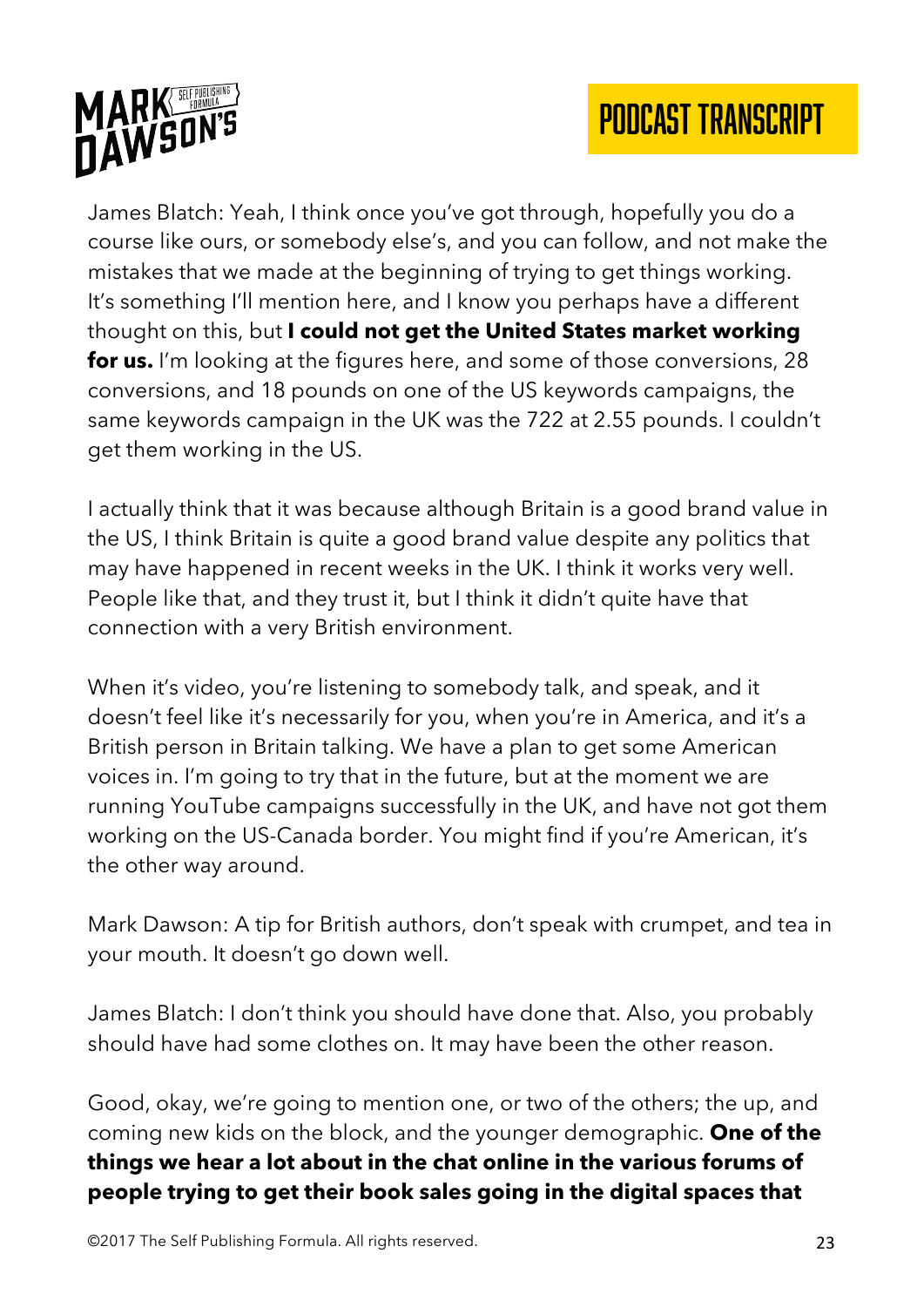

**people who write for the YA market, and children's books have not found it as eas**y using the methods that other people are using if you're writing thrillers, and erotica, or romance; those other big genres. They do need to be done slightly differently.

This is where Instagram, Snapchat, for instance, may well come in. However, the early reports we're hearing from people who've been using this is that Instagram in particular is good for visibility, good for raising awareness of you as an author, and that could have a good positive effect.

Let's face it, lots of advertising is simply about raising awareness of your product, not necessarily directly selling it, and that's an important part of you being visible, and being seen; but, not necessarily good for actually getting email addresses, or actually making direct sales as a result of the advert.

### **It's definitely something we're curious about, isn't it, Mark?**

Mark Dawson: I'm not going to be categorical on this at all, because I don't have any data on it. **It will be one of the platforms that I look at next. I'm sure it can be made to work.** It's just a question of testing, finding the ads that work, working it where the audiences are, working on the copy; all that kind of stuff. I'm absolutely sure that it can work.

I think places like Snapchat, that's probably the one I'm most interested in right now, which is certainly aimed at a younger demographic. It should be good for YA, things like that. Things like Facebook ads; they do work for YA, too.

It's a bit more challenging, because you might be advertising not to the reader, but to the person who buys the reader their books, potentially. Facebook is a slightly older platform, but even with all of that being said, **we've had authors like Eva Polar who has done extremely well**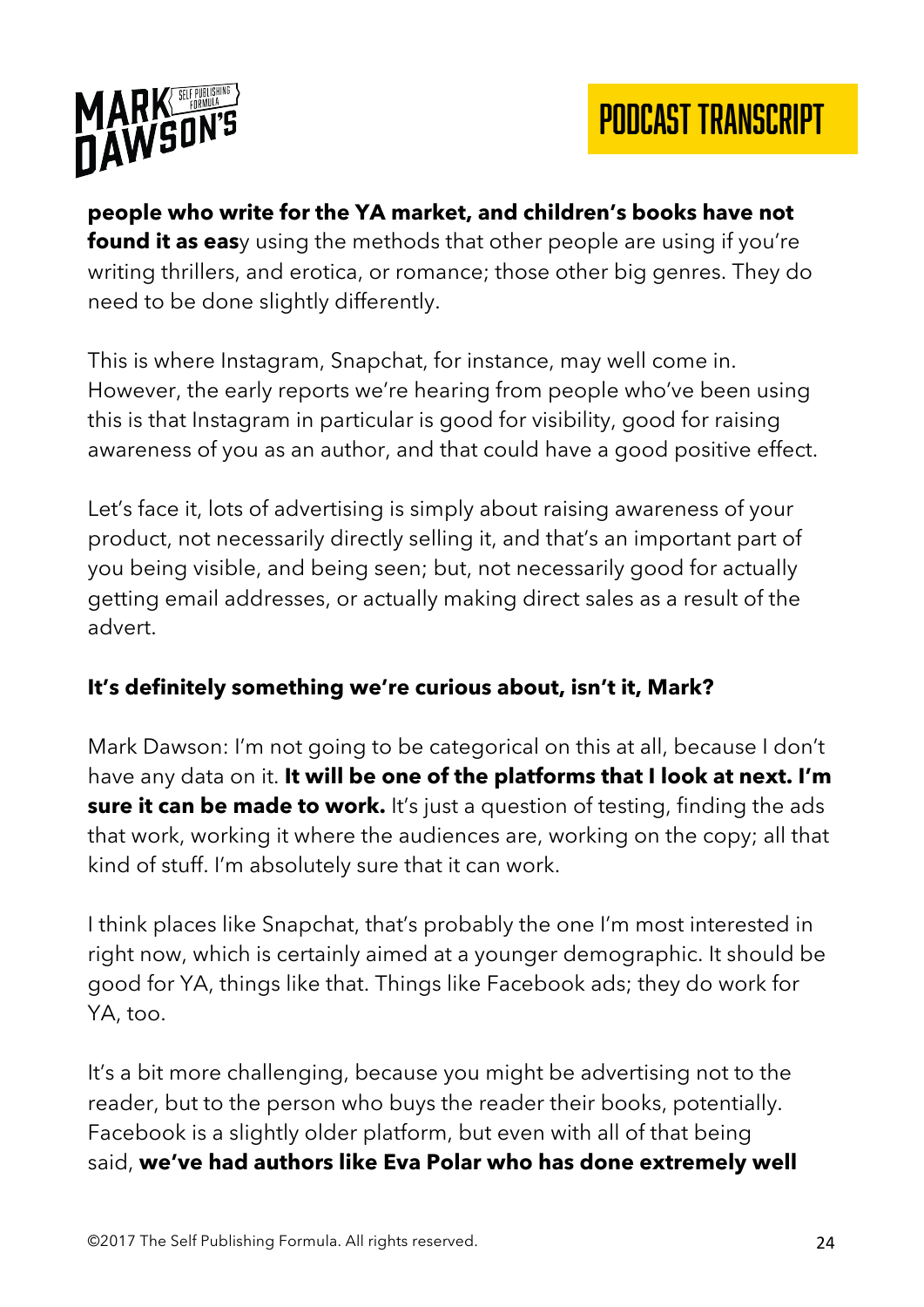

#### **with her YA series, which wasn't doing great until she started to advertise. Now, she left her job after getting those ads to work.**

It's a bit more difficult, yes, but impossible, definitely not. The more we look into other platforms, the more we'll find different ways to reach different kinds of readers.

James Blatch: We should also say that later this week, **we're going to be interviewing a man who used Facebook advertising specifically for children's book with great success.** And this is somebody who has gone on to recommend, and run Facebook advertising campaigns for quite a few noticeable start ups. So we're going to hear how he did that specifically for children's books, but also a lot of valuable lessons, I think, for whatever genre you're in. I'm not sure when we're going to broadcast that, yet, but we're going to be recording that this week.

I was just going to mention before we leave the area of YouTube. More specifically, that **the whole concept of lead gen – I do think this is something YouTube could do with introducing.**

Because you do have to use the landing page method with YouTube, and when you're already having to really optimize, and work hard to optimize to get the returns you want, you could do without those intermediate steps that may lose somebody at that point.

I don't know what AdWords plans are for YouTube advertising in the future, but I would definitely like to see some sort of instant click on your video that maybe one confirmation click then provides your email address into your list.

**They do have a very, very good, and thorough re-marketing set up, and it's very important to get that set up right at the beginning of your YouTube ads life.** That does allow you to specifically target anybody who has visited your website, any of the pages, or specifically target anybody who has visited your YouTube channel, as well as, of course, people who've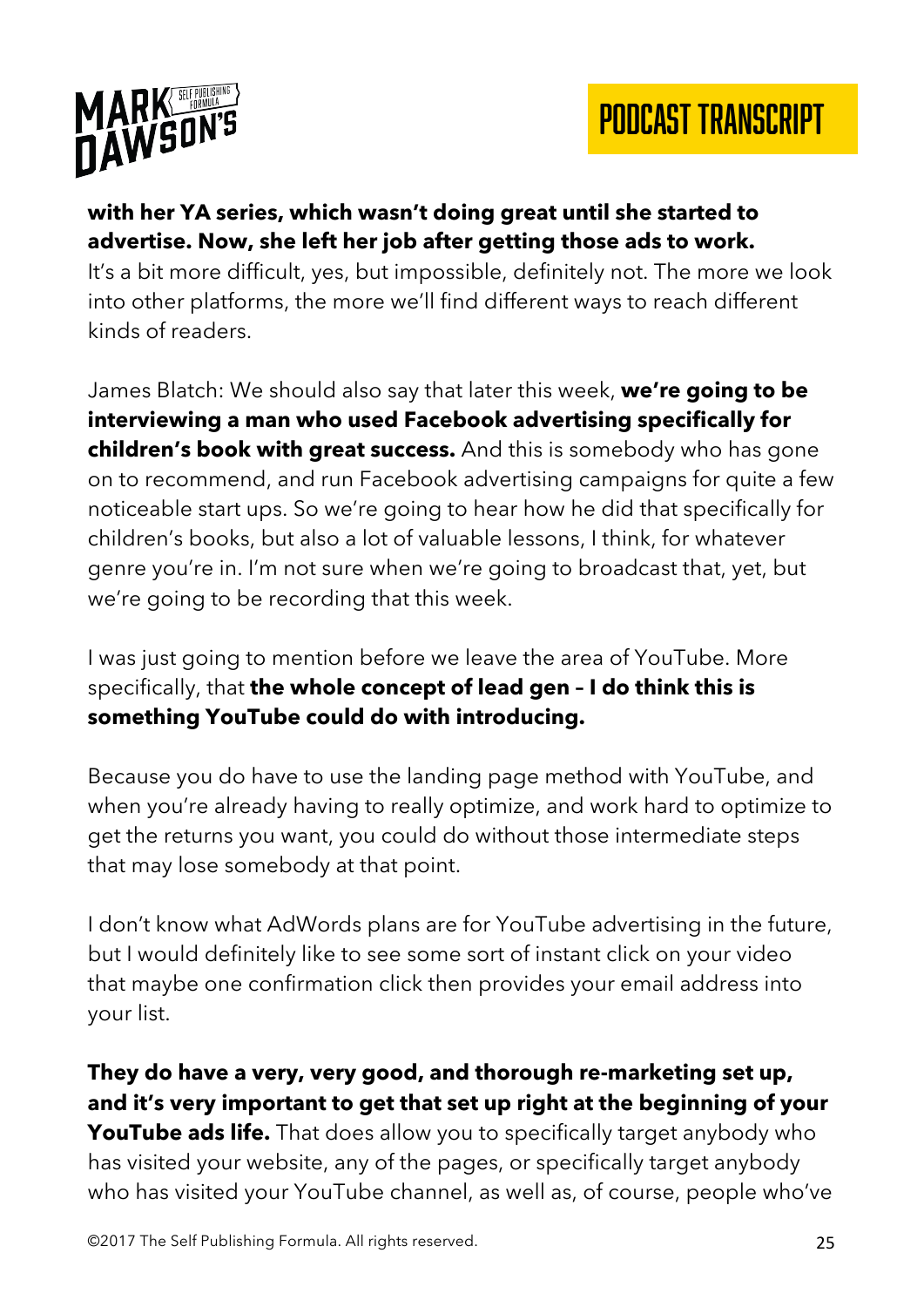

engaged in your campaigns in the past. That re-marketing, certainly, you've got an already a quite optimized audience there, and you will get a higher hit rate from that.

But we still don't have the lead gen click, which I think maybe is a little bit lacking on YouTube at the moment.

Mark Dawson: Exactly, but it will come. **They'll be keeping an eye on what's working on the other platforms, and they'll need to innovate in order to keep up with people on Facebook, and Twitter. It's just a question of when it happens.**

James Blatch: Okay, well I guess we just need to summarize. We've been talking for 3/4 of an hour now, which is a long time for you and me to rabbit on, but this is really the bread, and butter of people's existence if you're an author running your business.

Classically, we talk about the afternoon, don't we? Write in the morning, and then run your business in the afternoon, or however you want to have it set up. It can be a little bit daunting, it can be disspiriting on occasions when you've put dollars in that you're not going to get back, and you've got no results for them.

But when you do get that working; when you have listened, watched results from other people, taken stuff on board, optimized your audience, you start to see returns. That can be one of the happiest moments of your professional career.

Mark Dawson: It's amazing, and just in terms of lead gen, I remember getting my first non-family member signing up to my mailing list, and that was through an organic sign up. Even so, the sentiment is the same, and it was a pretty amazing feeling.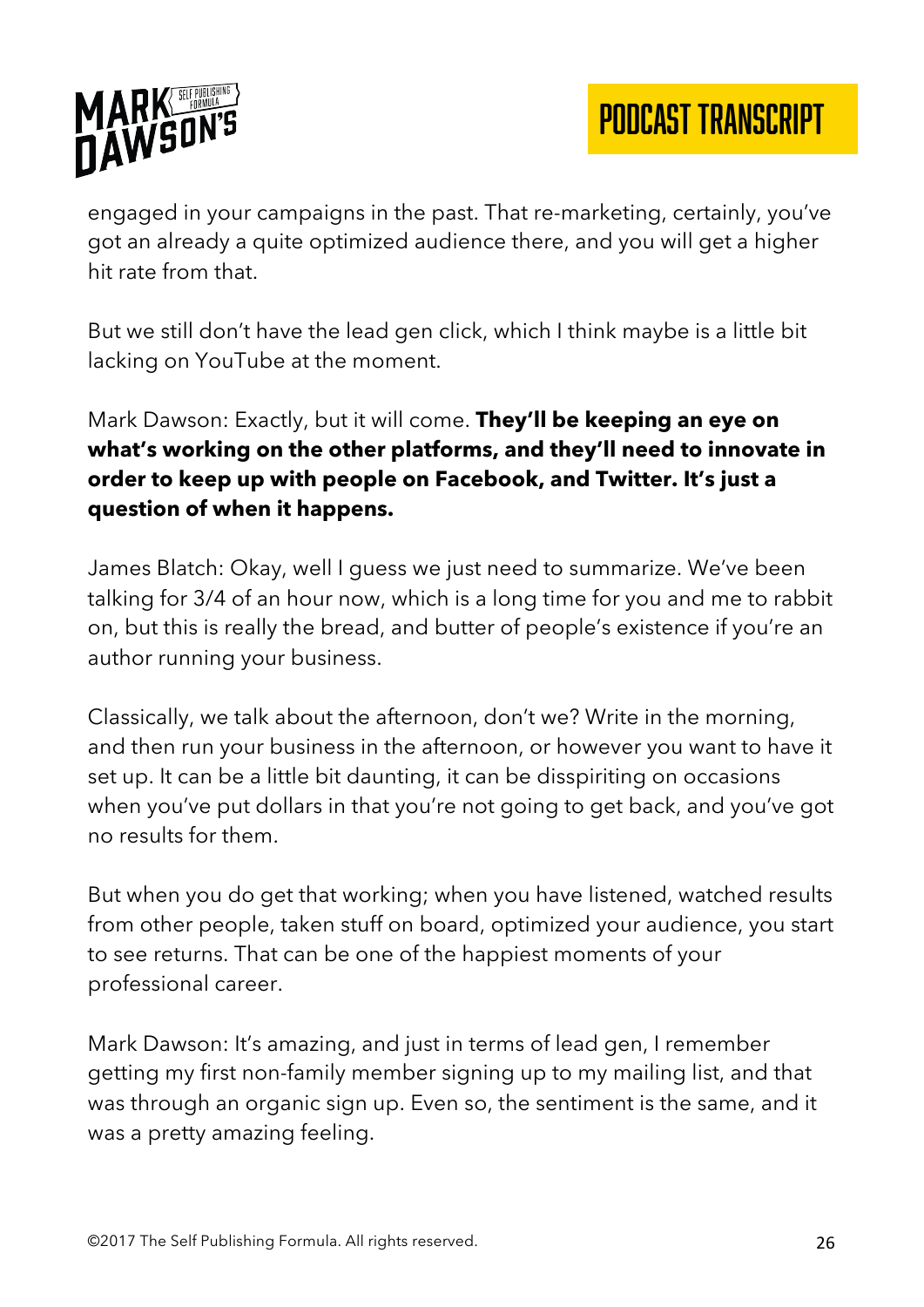

I suppose it's a measure of progress now that I get emails from Mailchimp saying, "You've got 150 signups today," and it's kind of like, and next. I should probably get out of that habit, because it is useful to remember that all of those 150, you have maybe 10, or 20 of those will become die hard fans, and you don't need that many die hard fans to sustain yourself as creative professional. Being flippant about it is not the best thing in the world; **remembering that each of those people can have a really important part to play in my career down the line.**

James Blatch: Okay, we're looking round for a good guest to have on YouTube adverts, which we will do at some point, because we're going to re-visit that as the one that we're looking into at the moment, when we've got more data to share with you.

The other thing to remember, I think, I'll just leave you with this is, that **you should remember that the platforms are changing**, the demographics, the people who you've mentioned earlier, the people on these social media platforms is changing all the time. They're getting new signups every day by the tens of thousands in your area, and by the millions globally; not every day millions, but across the weeks. And that means that **what used to not work for you may be working for you in the next few weeks.**

### **Always keep in touch with them, and always keep yourself as familiar as possible with the platforms to take advantage when they start working for your genre.**

Mark Dawson: Yeah, exactly. Before we wrap up, one thing, I mentioned this earlier, we are in the process of doing a new course, much more basic than the Facebook ads course, and there is a waiting list right now. I'm going to select some beta testers to get the course for free once it's been recorded. I don't remember off the top of my head what the landing page is for that, but if you go to the Self-Publishing Formula.com, and then click through to courses, at the top, you can click a nice yellow banner that will give you the chance to sign up to the mailing list, and get updates on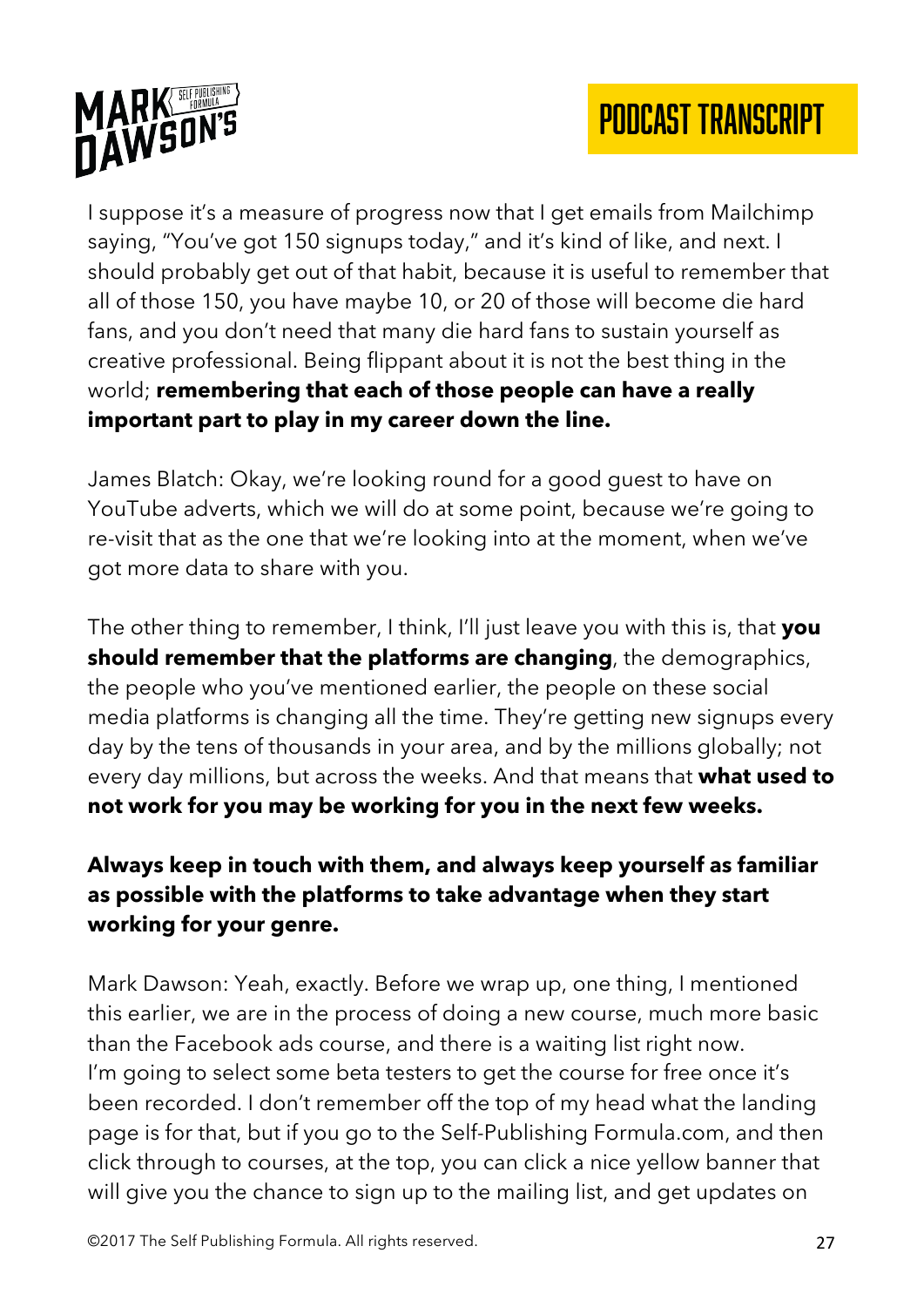

the course. SelfPublishing Formula.com, and then just look at the courses tab across the top.

James Blatch: Do you want to quickly tell us what's going to be in the course, Mark, a little sneak preview?

Mark Dawson: Everything, really. **The starting point will be, you've just finished your manuscript**. Let's say it's Word, or Scrivener, and it will be what you need to do from that? It will include modules on pre-publication; things like building websites, mailing list, low level advertising, that kind of stuff. Then, it will be tactics when you've got one book to sell, tactics when you've got two books to sell, because everything changes; and, then when you've got three, or more books.

It's going to be big. It's likely to be the course that I was going to do before we did the Facebook ads course, because I've got a bit more experience now in doing courses. People are very keen to get this, and I'm actually quite keen to record it. It's been unfinished business for the last 18 months, or so. I'm looking forward to getting into that.

James Blatch: Setting yourself up for commercial success as a writer.

Mark Dawson: Yep, that's it.

James Blatch: Brilliant. Thank you very much indeed, Mark, you can go back into the garden. You can use your hot tub about eleven o'clock tonight when things have finally cooled down.

Mark Dawson: I had a go last about ten o'clock last night, and I almost melted. I'm going to have a beer, and have a drink in the garden.

James Blatch: Excellent, see you later.